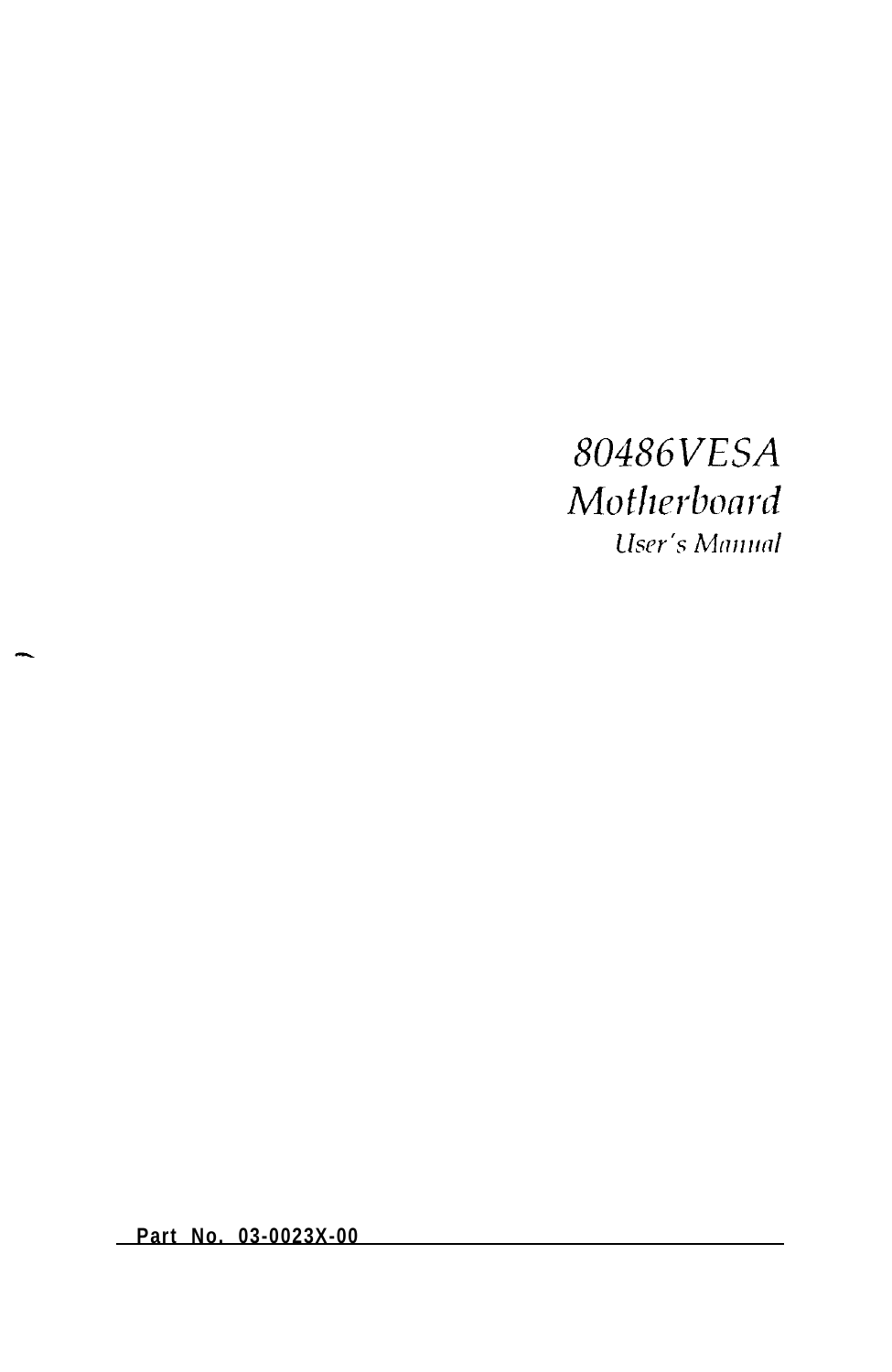### **Copyright Notice**

#### 0 **Copyright** 1992

The information contained in this user's manual and all accompanying documentation is copyrighted and all rights reserved. This publication may not, in whole or in part, be reproduced, transcribed, stored in a retrieval system, translated into any language or computer language or transmitted in any form whatsoever without the prior written consent from the manufacturer, except for copies retained by the purchasers for their personal archival purposes.

The manufacturer reserves the right to revise this user's manual and all accompanying documentation and to make changes in the content without obligation to notify any person or organization of the revision or change.

IN NO EVENT WILL THE VENDOR BE LIABLE FOR DIRECT INDIRECT, SPECIAL INCIDENTAL., OR CONSEQUENTIAl. DAMAGES ARISING OUT OF THE USE OR INABILITY TO USE THIS PRODUCT OR DOCUMENTATION, EVEN IF ADVISED OF THE POSSIBILITY OF SUCH DAMAGES. IN PARTICULAR, THE VENDOR SHALL NOT HAVE LIABILITY FOR ANY HARDWARE, SOFTWARE, OR DATA STORED OR USED WITH THE PRODUCT, INCLUDJNG THE COSTS OF REPAIRING, REPLACING, OR RECOVERING SUCH HARDWARE, SOFTWARE, OR DATA.

IBM is a registered trademark of International Business Machines AMI is a registered trademark of American Megatrends Inc. Intel is a registered trademark of Intel Corporation 80486 is a registered reademark of Intel Corporation VESA VL-Bus is <sup>a</sup> registered trademark of Video Electronics Standard Association.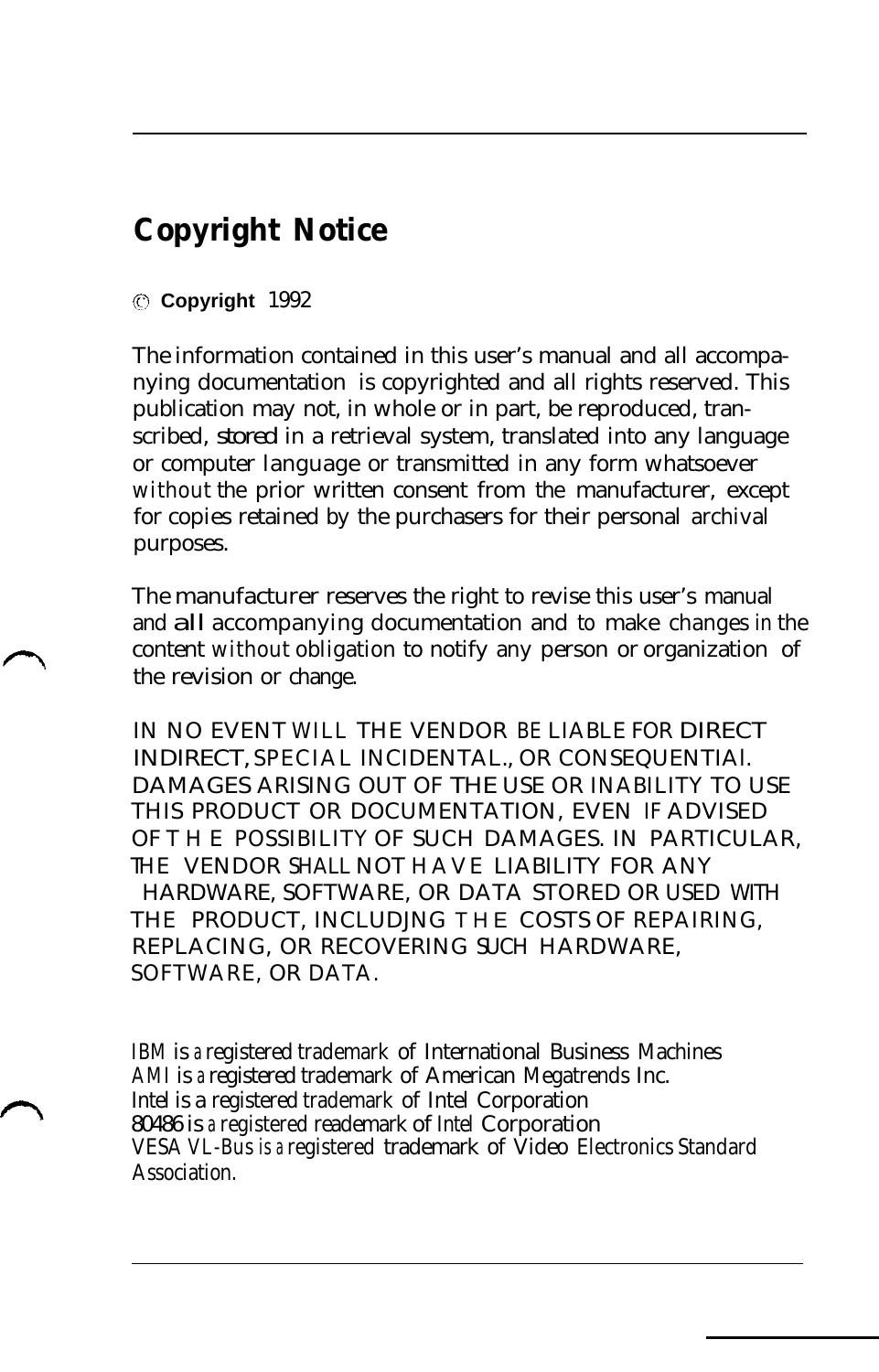## **m Table Of Contents**

Chapter <sup>1</sup>

| Introduction                             |                  |
|------------------------------------------|------------------|
| What is VESA VL-Bus?                     | 1                |
| Advantages of VESA VL-Bus                | $\frac{1}{3}$    |
| 80486VESA Motherboard Overview           |                  |
| 80486VESA Features                       | 4                |
| Performance Report                       | $\overline{4}$   |
| Chapter 2                                |                  |
| Configuration and Layout                 | $\overline{5}$   |
| <b>Connector and Jumper Settings</b>     | $\overline{5}$   |
| <b>CPU</b> Selection                     | $\boldsymbol{9}$ |
| Cache Memory Configuration               | I <sub>0</sub>   |
| VESA VL-Bus Identifier                   | 10               |
| Motherboard Diagram                      | 11               |
| Chapter 3                                |                  |
| Installation and Operation               | 12               |
| Before You begin                         | 12               |
| Installing The SIMM Modules              | 13<br>14         |
| Memory Configuration                     |                  |
| System Speed Change                      | 15               |
| Memory Caching                           | 15               |
| Chapter 4                                |                  |
| <b>BIOS Setup and Diagnostic Utility</b> | 16               |
| Software Setup                           | 16               |
| <b>Running AMI BIOS</b>                  | 16               |
| <b>Standard CMOS Setup</b>               | 20               |
| <b>Advanced CMOS Setup</b>               | 24               |
| <b>Advanced CMOS Features</b>            | 25               |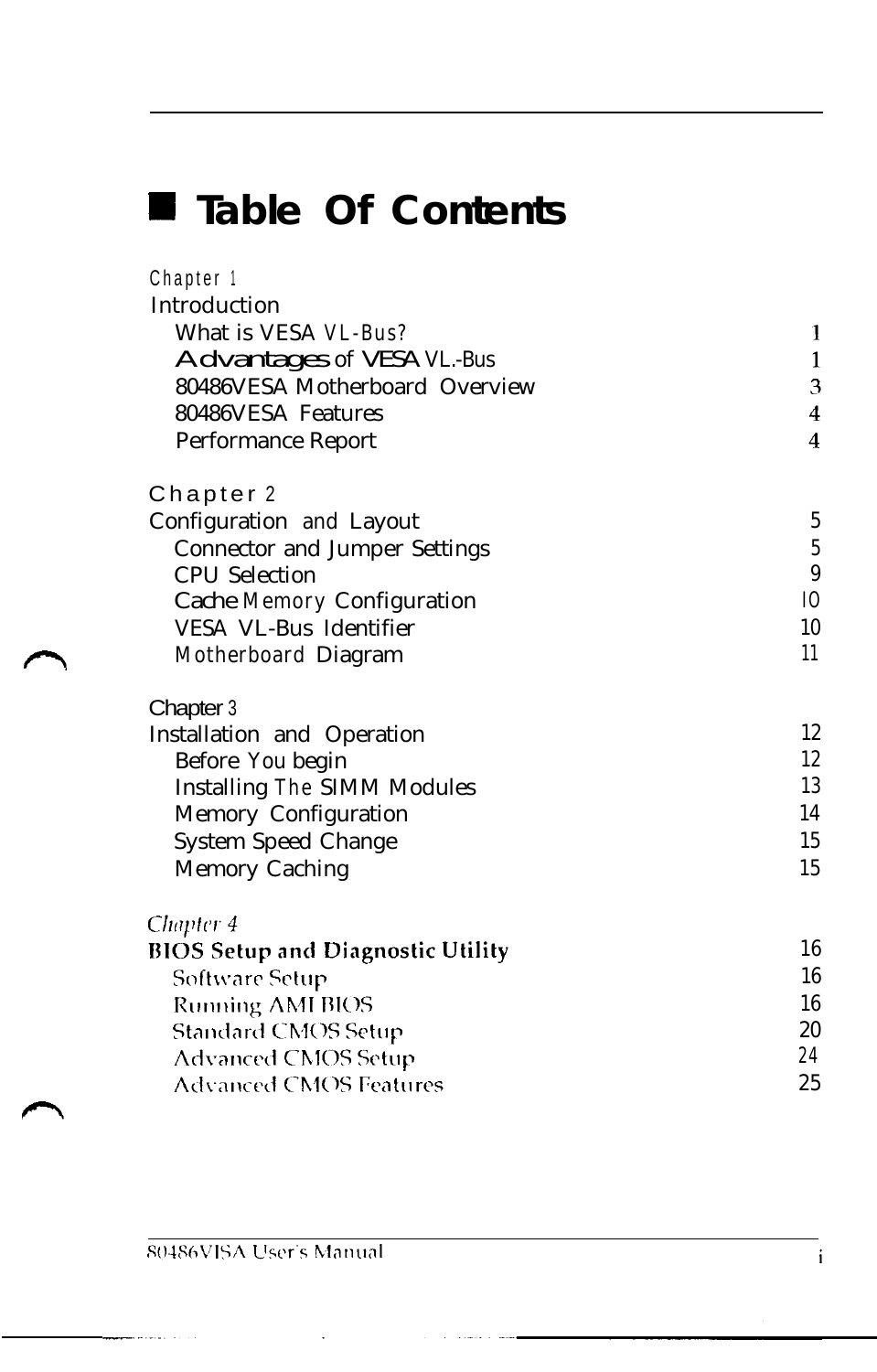### **1 Introduction**

#### **What is VESA VL-Bus?**

The VESA VL-Bus is a proposal from the Video Electronics Standard Association committee. The architecture of the VL-Bus generally follows the 486 CPU local bus. Additional hardware functions are added to accommodate VL-Bus master devices and intrractinn with the system I/O bus. The VL-bus extends the capabilities of the 16-bit ISA bus to 32-bus architecture and up to 100Mb/sec (at 50 MHz data transfer rate, while maintaining compatibility with ISA add-on boards.

The VL-Bus slot uses a Micro Channel connector inline with a ISA bus connector.

#### **Advantage of VESA VL-Bus**

The VL-Bus allows VL-Bus devices to operate at full CPU bandwidth, this can dramatically increase the speed of I/Q-bound peripherals such as SCSI control card and Video Graphic adapter with a very minimum increase in cost. For example, a peripheral device on the ISA bus will take a minimum of 500 nanosecond to complete a data transfer while a peripheral on the VL-Bus will take only 40 nanosecond (at 50MHz) to complete a data transfer. In addition to that, VL-Bus is a 32-bit bus compared to ISA's 8/16bit bus.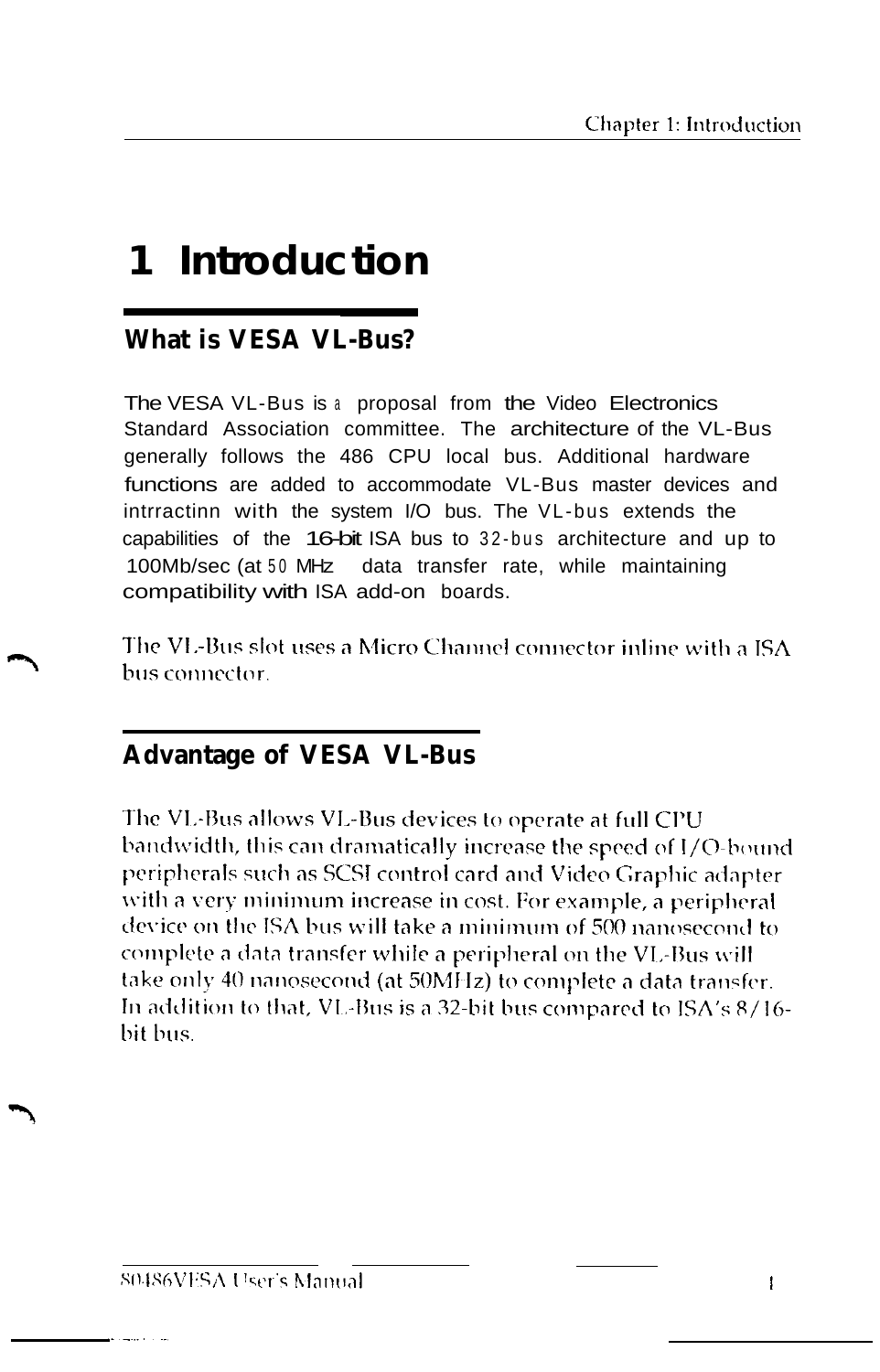#### **80486VESA Motherboard Overview**

The 80486VESA system board is a high performance, function enchanced computer system board that combines the power of Intel's new 80486 CPU and the VESA VL-bus. The board design includes a variety of high-powered features. Its high performance capability can provide an ideal system board solution for a wide range of demanding applications like CAD/CAM/CAE, database management, image processing, artificial intelligence, desktop publishing, and the environments of network and multiuser systems. The 80486VESA system board fully utilizes the 32-bit CPU power.

The 80486VESA system board also incorporates an Intel 80486 microprocessor which has an 8 KByte static RAM cache. Included is a four-way set associative cache controller implemented on the 80486 chip and an internal enhanced numeric coprocessor unit. The system also has an option to accommodate 64KB, 128KB, and 256KB of external cache.

Because of its unique memory subsystem design, the 80486VESA allows for 1 Megabyte to 32 Megabytes of 32-bit high speed memory by using 256KB, 1MB, and/or 4MB SIMM modules.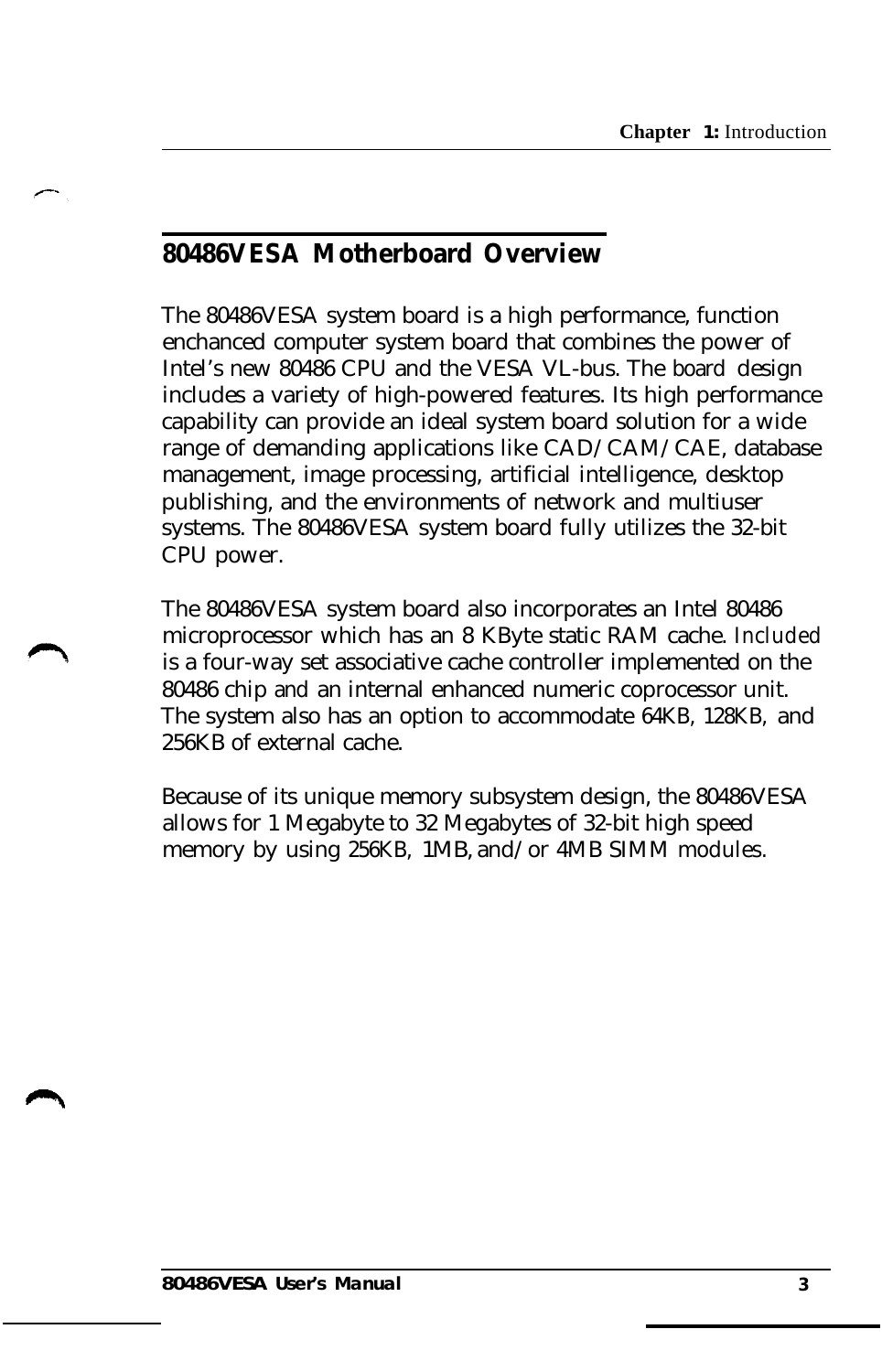#### **80486VESA Features**

- Intel 80486 microprocessor
	- 8 KBytes static RAM with four-way set associative internal cache
	- Internal enhanced numeric coprocessor unit (486DX, 486DX2, 487SX, 486SX2)
- Optional  $64/128/256$ KBytes external cache
- SIMM module memory on system board expandable from 1 Megabyte to 32 Megabytes
- Dual system speed via hardware or software selection
- System and video BIOS relocateable to RAM area for enhanced performance
- Two 32-bit VL-Bus, two 8-bit ISA bus and four 16-bit ISA bus slots
- Fast A20 implementation to speed-up multitasking operating system
- Hidden DRAM refresh to boost system performance
- $\cdot$  SiS-460 Single Chip

#### **Performance Report**

| 80486VESA-20 MHz:<br>• Landmark Speed Rating<br>• Power Meter MIPS   | : $91.2 \text{ MHz (Ver. } 1.14)$<br>: 8.898 MIPS (Ver. 1.3)     |
|----------------------------------------------------------------------|------------------------------------------------------------------|
| 80486VESA-25 MHz:<br>• Landmark Speed Rating<br>• Power Meter MIPS   | : 114.1 MHz (Ver. 1.14)<br>: 11.136 MIPS (Ver. 1.3)              |
| 80486VESA-33 MI-Iz:<br>• Landmark Speed Rating<br>• Power Meter MIPS | : $151.9 \text{ MHz (Ver. } 1.14)$<br>: $14.819$ MIPS (Ver. 1.3) |
| 80486VESA-50 MHz:<br>• Landmark Speed Rating<br>• Power Meter MIPS   | $: 200 + MHz$ (Ver. 1.14)<br>$: 22.271$ MIPS (Ver. 1.3)          |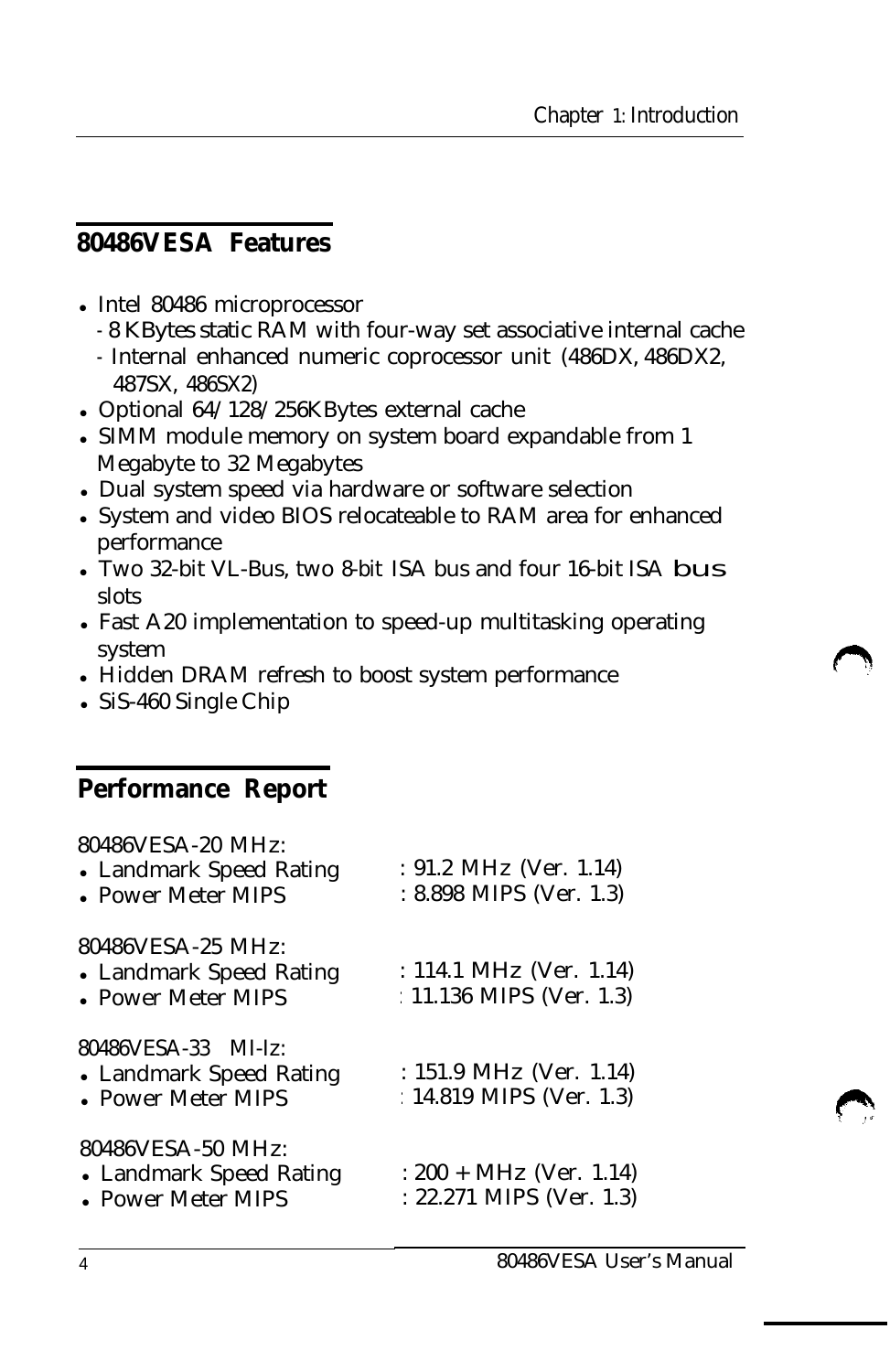# **2 Configuration and layout**

#### **Connector and Jumper Settings**

Before installing the 80486VESA system board, make sure the connectors and jumper settings are set for your configuration.

The 80486VESA system board has two jumpers (JP9, JP1O) for the CPU Type selection, and two jumpers (JP12, JP13) for the Cache Size selection. Connectors are also provided for the front panel interface between the system board and the computer chassis. The functions and settings of each connector and jumper setting are explained as follows (see Figure 1, page 11 for locations).

#### **Front Panel Reset Connector (JP14)**

The reset button connector is a 2-pin single in-line BERG strip. It is used to reboot the system and will allow safe re-initialization of the system at any time. The connector should always be set in the OFF position, otherwise the system will continually reset itself. The pin assignments are:

| <b>Assignment</b> |
|-------------------|
| Ground            |
| Reset Strobe      |
|                   |

#### **Front Panel Turbo Connector (JP15)**

Connector JP15 is a 2-pin single in-line BERG strip. It is the connector for the "Turbo" processor speed which can allow you to switch between system speeds. (Please refer to Chapter 3 "Installation & Operation" for a detailed description on speed switching procedures). The pin assignments are: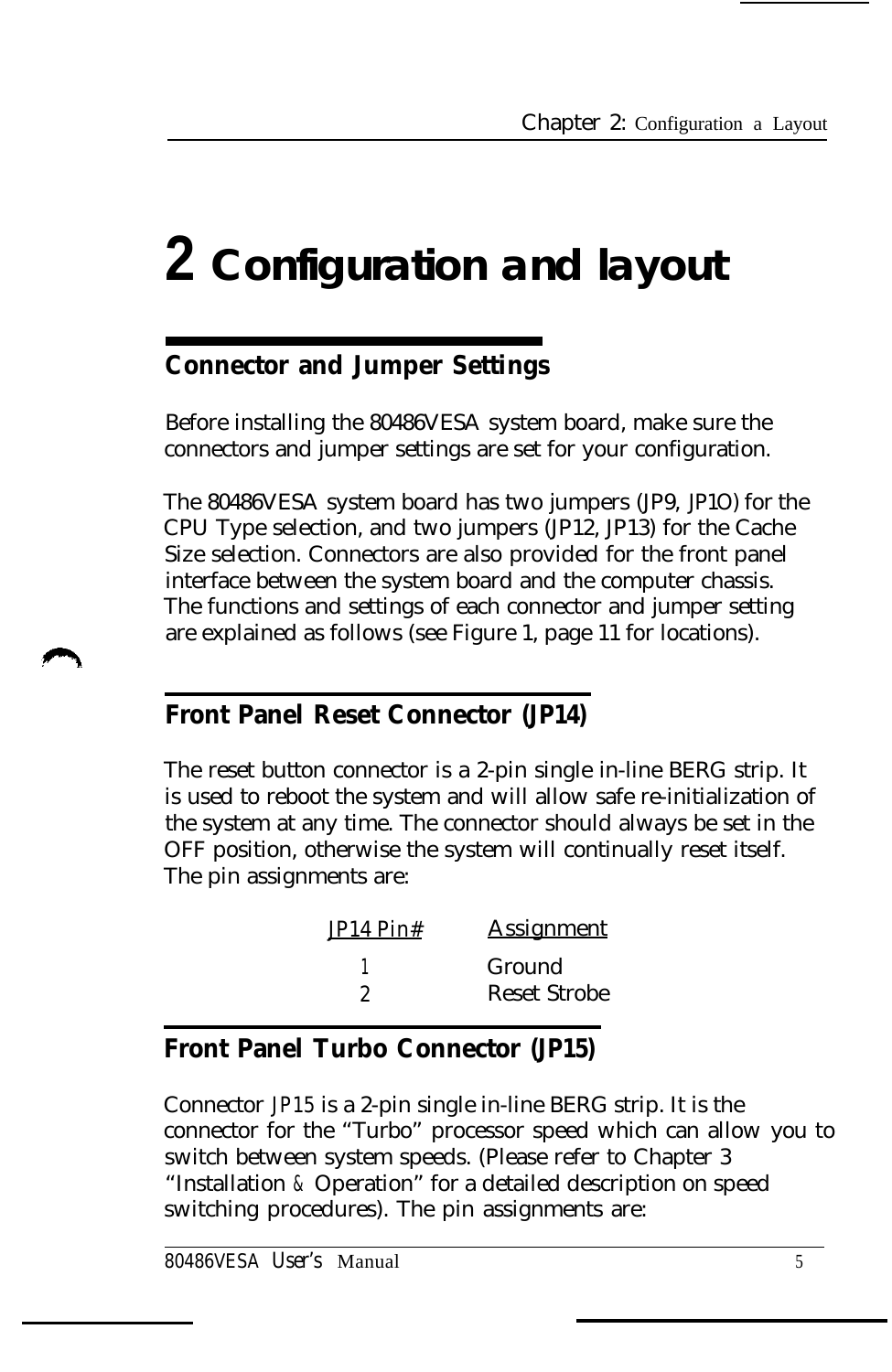Chapter 2: Configuration and Layout

| <u>Assignment</u>       |  |  |
|-------------------------|--|--|
| Ground<br>Turbo Control |  |  |
|                         |  |  |

#### **Front Panel Turbo LED Connector (JP16)**

Connector JP16 is a 2-pin single in-line BERG strip. It  $\bf can be$ connected to an LED display indicating the CPU speed. The display lights up when the CPU is running at full speed (Please refer to Chapter 3 "Installation & Operation" for more information about speed change). The pin assignments arc:

| JP16 Pin# | <b>Assignment</b> |  |  |
|-----------|-------------------|--|--|
|           | Anode             |  |  |
|           | Cathode           |  |  |

#### **Front Panel Keylock and Power LED Connector (JP18)**

Connector JP18 is a 5-pin single in-line BERG strip which provides for the front panel keylock and power LED connection When it is connected to a lock on your system case you can enable or disable the keyboard by switching the key. The pin assignments are:

| LED power<br>Ŧ                     |  |
|------------------------------------|--|
| $N_{\cdot}C_{\cdot}$<br>2          |  |
| ground<br>3                        |  |
| keyboard inhibit<br>4              |  |
| $\overline{\phantom{a}}$<br>ground |  |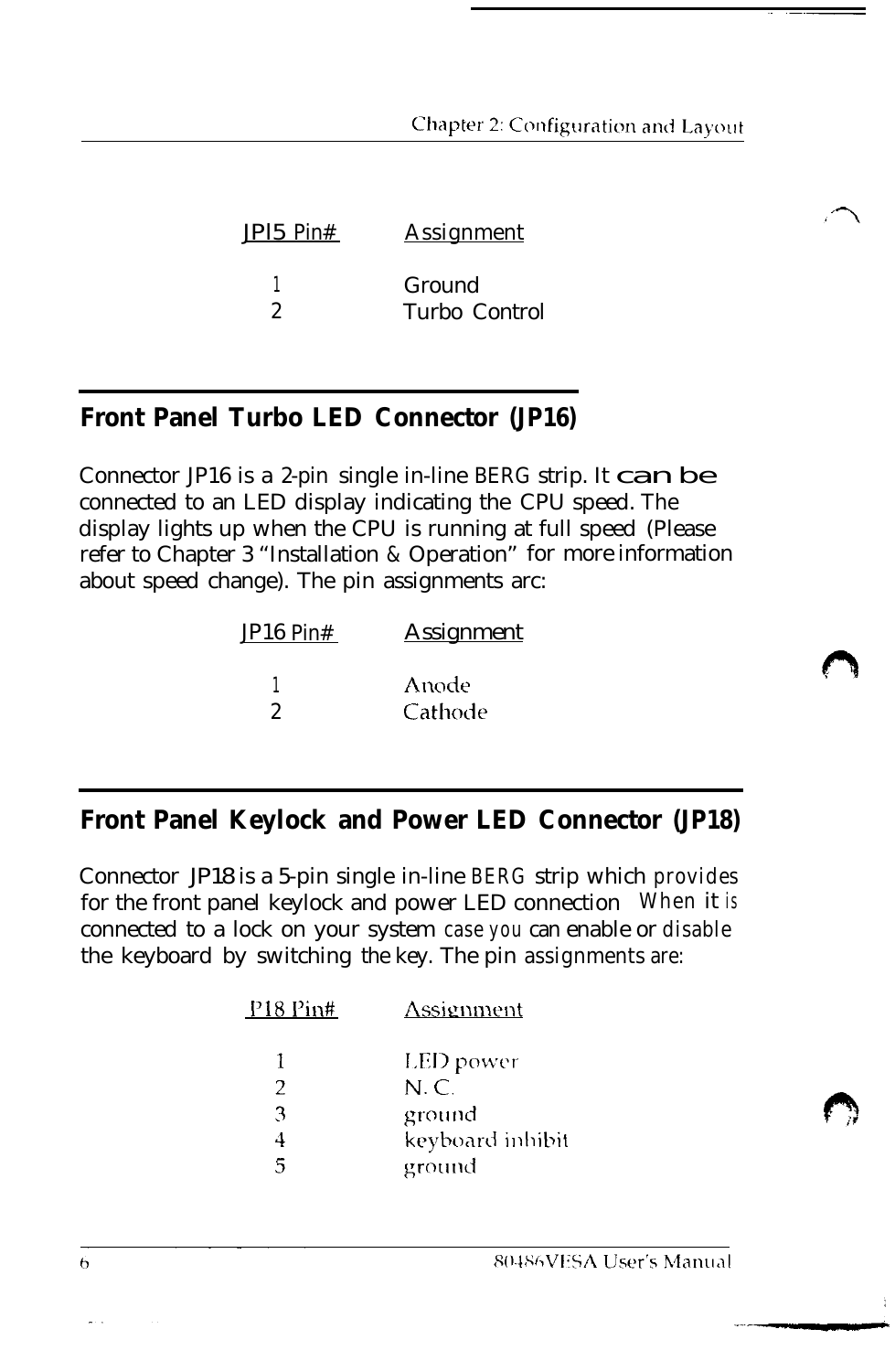#### **Front Panel Speaker Connector (JP17)**

Connector JP17 is a 4-pin single in-line BERG strip which provides for the front panel speaker connection. The pin assignments are:

| JP17 Pin# | <b>Assignment</b>                         |
|-----------|-------------------------------------------|
| 9<br>3    | speaker data<br>N. C.<br>ground<br>$+5$ v |

#### **Power Supply Connector (PW1)**

There is a power supply connectors on-board. The pin assignments are:

| <b>PWI</b>     | Pin# | Assienment |
|----------------|------|------------|
|                |      | power good |
| 2              |      | $+5$ VDC   |
| 3              |      | $+12$ VDC  |
| $\overline{4}$ |      | $-12$ VDC  |
| 5              |      | ground     |
| 6              |      | ground     |
| 7              |      | ground     |
| 8              |      | ground     |
| 9              |      | $-5VDC$    |
| 10             |      | $+5$ VDC   |
| 11             |      | $+5$ VDC   |
| 12             |      | $+5$ VDC   |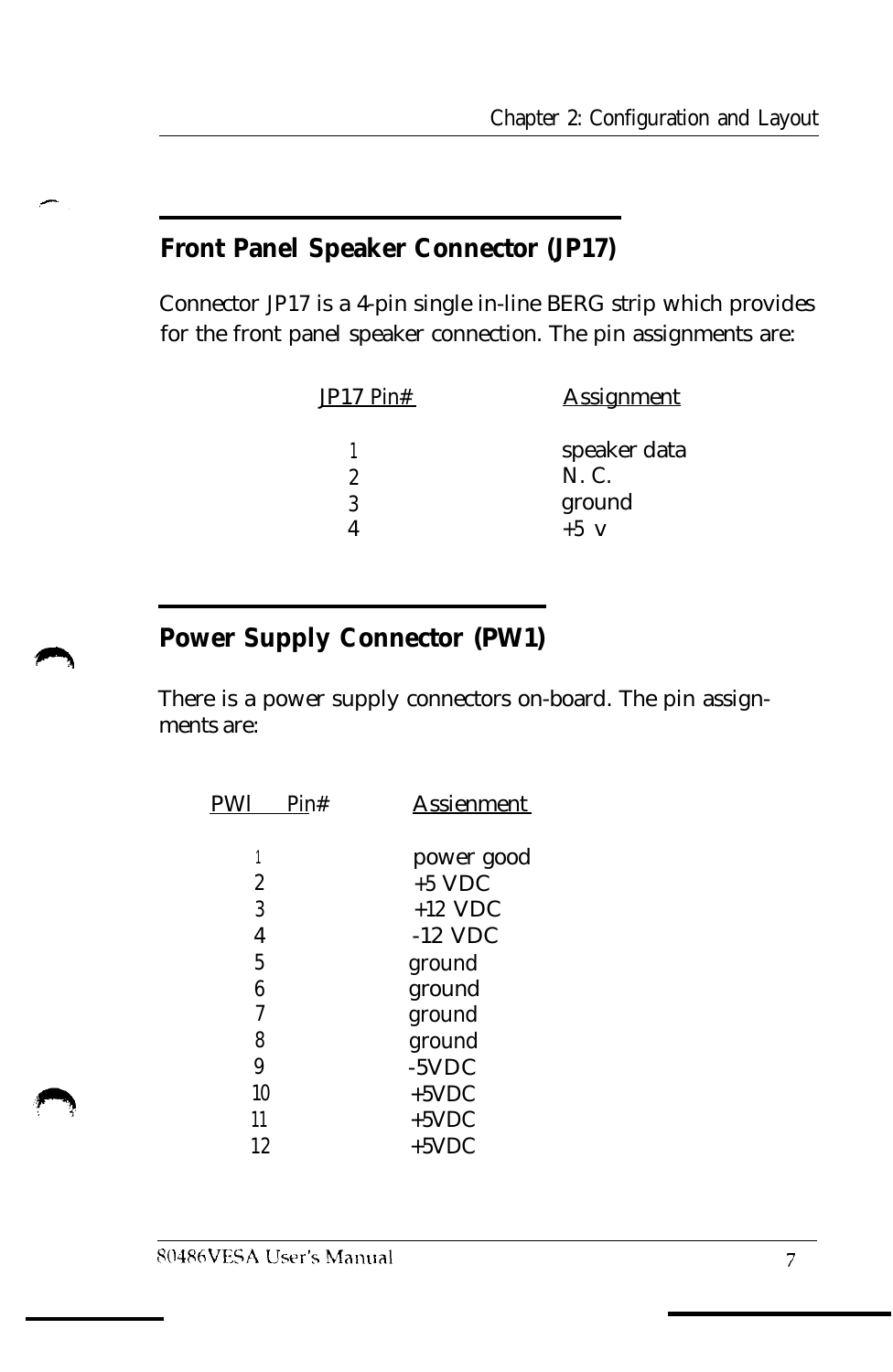#### **External Battery (JPl)**

The 80486VESA motherboard provides one external battery supply connector. The pin assignments are:

| JP1 Pin# | <b>Assignment</b>                                  |  |  |
|----------|----------------------------------------------------|--|--|
| 2<br>3   | <b>Battery Positive</b><br>No Connection<br>Ground |  |  |
|          | Ground                                             |  |  |

#### **Monitor Type (JP2)**

Jumper JP2 is used to set the display type. The motherboard is designed to work with both monochrome and color display monitors. The pin assignments are:

| $JP2 P$ in#  | Function           |
|--------------|--------------------|
| 1&2 (Closed) | Monochrome Monitor |
| $1&2$ (Open) | Color Monitor      |

#### **Keyboard Connector (KBl)**

The keyboard connector is a 5-pin DIN connector. This connector consist of a 90-degree printed circuit board PCB mounting. The pin assignments are:

| <b>Assignment</b> |
|-------------------|
| keyboard clock    |
| keyboard data     |
| spare             |
| ground            |
| $+5$ v            |
|                   |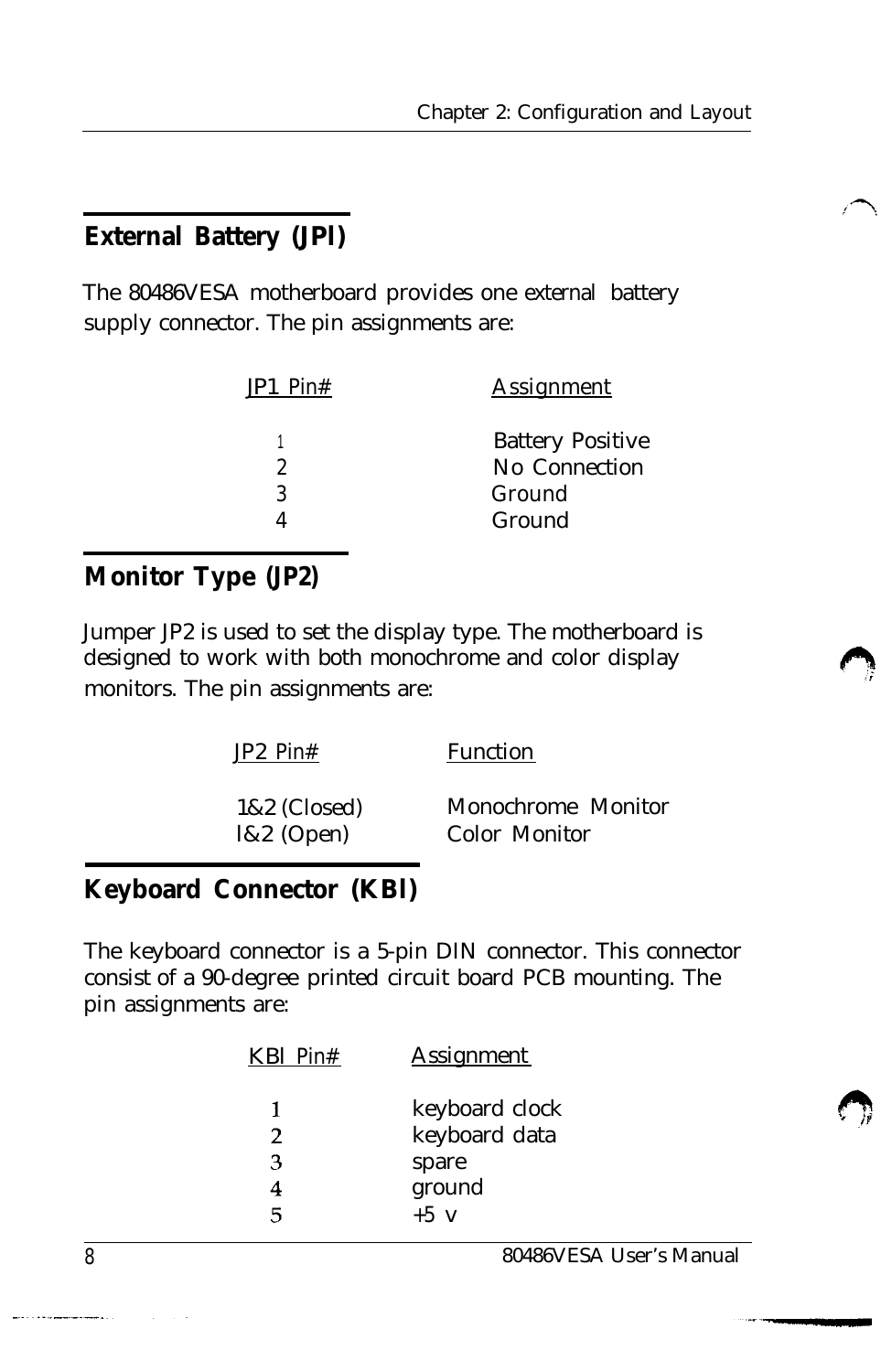### **CPU Type Selection**

The 80486VESA motherboard can accomodate either the Intel 486DX, 486DX2,486SX, 487SX, 486 Over Drive, 486SX/DX PQFP or P24T. There are two jumpers to be set for the microprocessor Selection. Configuration of the correct CPU setting will allow compatibility with various low end and high end applications. The jumper settings are:

| U46                                                   | U48                   | P9            |         | $IP10$ $IP22$ | IP23  |
|-------------------------------------------------------|-----------------------|---------------|---------|---------------|-------|
|                                                       | 486SX/DX-PQFP 1-2.3-4 |               | $1-2$   | Close         | Open  |
| 486SX                                                 |                       | $2 - 3$       | Open    | Open          | Close |
| 486DX/486DX2<br>486 Over Drive 168-pin                |                       | $1 - 2.3 - 4$ | $1 - 2$ | Open          | Close |
| 487SX/487SX2<br>486 Over Drive 169-pin<br><b>P24T</b> |                       | $1 - 2.3 - 4$ | $2 - 3$ | Open          | Close |
| 486DX/486DX2<br>486 Over Drive 168-pin                | 486SX/DX-PQFP 1-2,3-4 |               | $1-2$   | Open          | Close |
| 487SX/487SX2<br>486 Over Drive 169-pin<br>P24T        | 486SX/DX-PQFP 1-2,3-4 |               | $2 - 3$ | Open          | Close |

#### **CPU Clock Selection**

The 80486 VESA motherboard uses a CPU frequency generator to generate the clock instead of oscillator. There are three jumpers to be set for the CPU clock selection. The jumper settings are:

| <b>CPU Clock</b> |       |       |         |
|------------------|-------|-------|---------|
| 50 MHz           | Open  | Close | $2 - 3$ |
| 40 MHz           | Close | Close | $2 - 3$ |
| 33 MHz           | Close | Open  | $1-2.$  |
| $25$ MHz         | Open  | Close | $1-2.$  |
| 20 MI            | Close | Close | $1 - 2$ |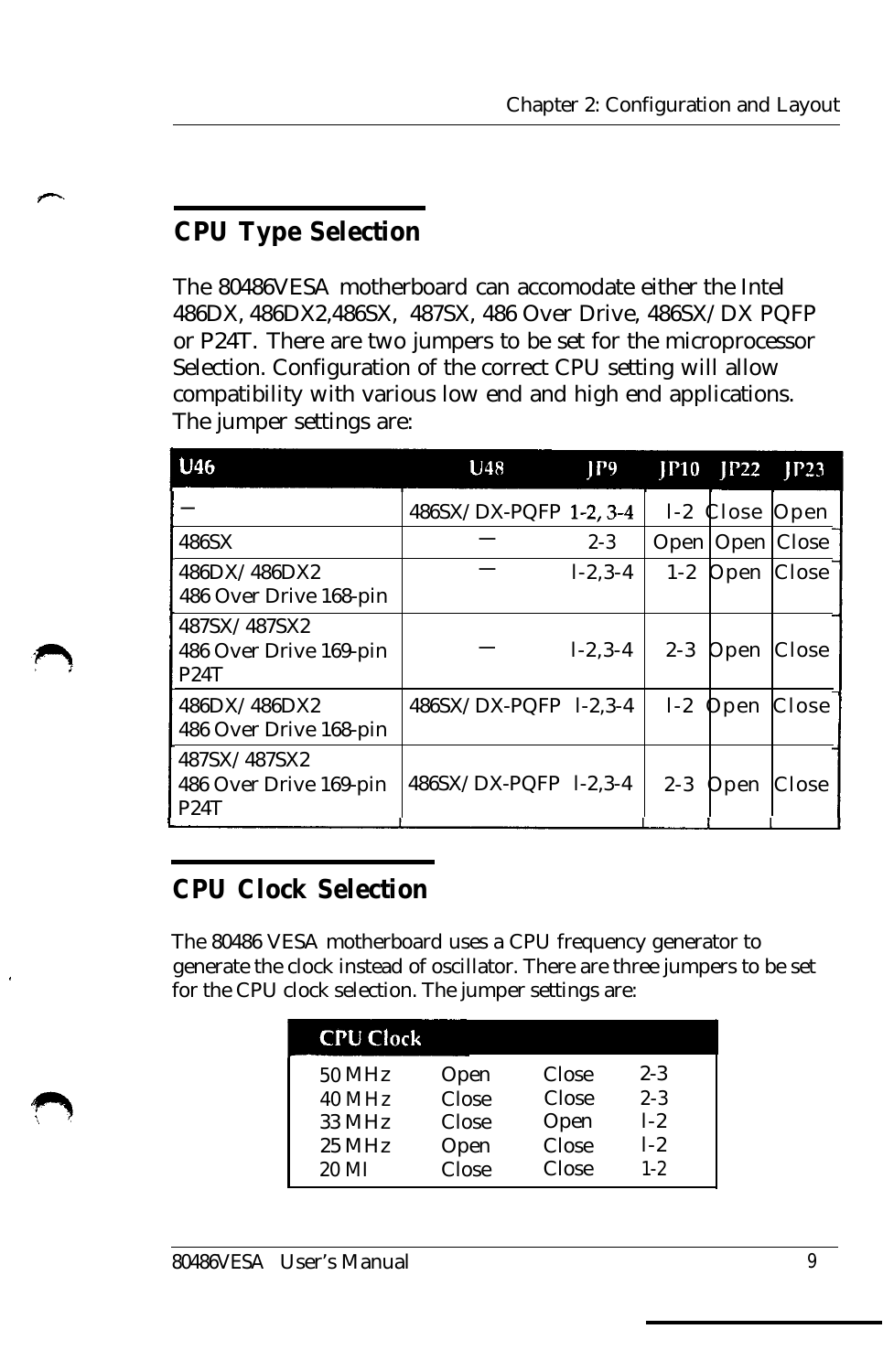#### **Cache Memory Configuration**

There are two jumpers to be set for the cache memory selection The jumper selections are as follows:

| <b>Selection</b> JP13 | IP12    |       |  |  |
|-----------------------|---------|-------|--|--|
| 64K                   | Open    | Open  |  |  |
| 128K                  | $1 - 2$ | Close |  |  |
| 256K                  | $2 - 3$ | Close |  |  |

Table 3: Cache Memory Configurations

*Note:* For 64K cadre, *install 8Kx8 SRAM in locations 1143, U34, 1135, U36, U37, U39, U40, U41, and U42.*

*For 128K cache,install 8Kx8 SRAM in locations 1143, and 32Kx8 SRAM in locations U34, U35, U36, and U37.*

*For 256K cache install 32Kx8 SRAM in locations U43, U34, U35, U36, U37, U39, U40, U41, and U42.*

#### **VESA VL-Bus Identifier Jumpers (JP19, JP20)**

The identifier jumpers (JP19, JP20) allow VL-Bus slave to identify the speed of the host CPU.

| <b>High Speed Write</b>                | IP19          |
|----------------------------------------|---------------|
| 0 wait write min.<br>1 wait write min. | Open<br>Close |
| <b>CPU</b> Speed                       | <b>P20</b>    |
|                                        |               |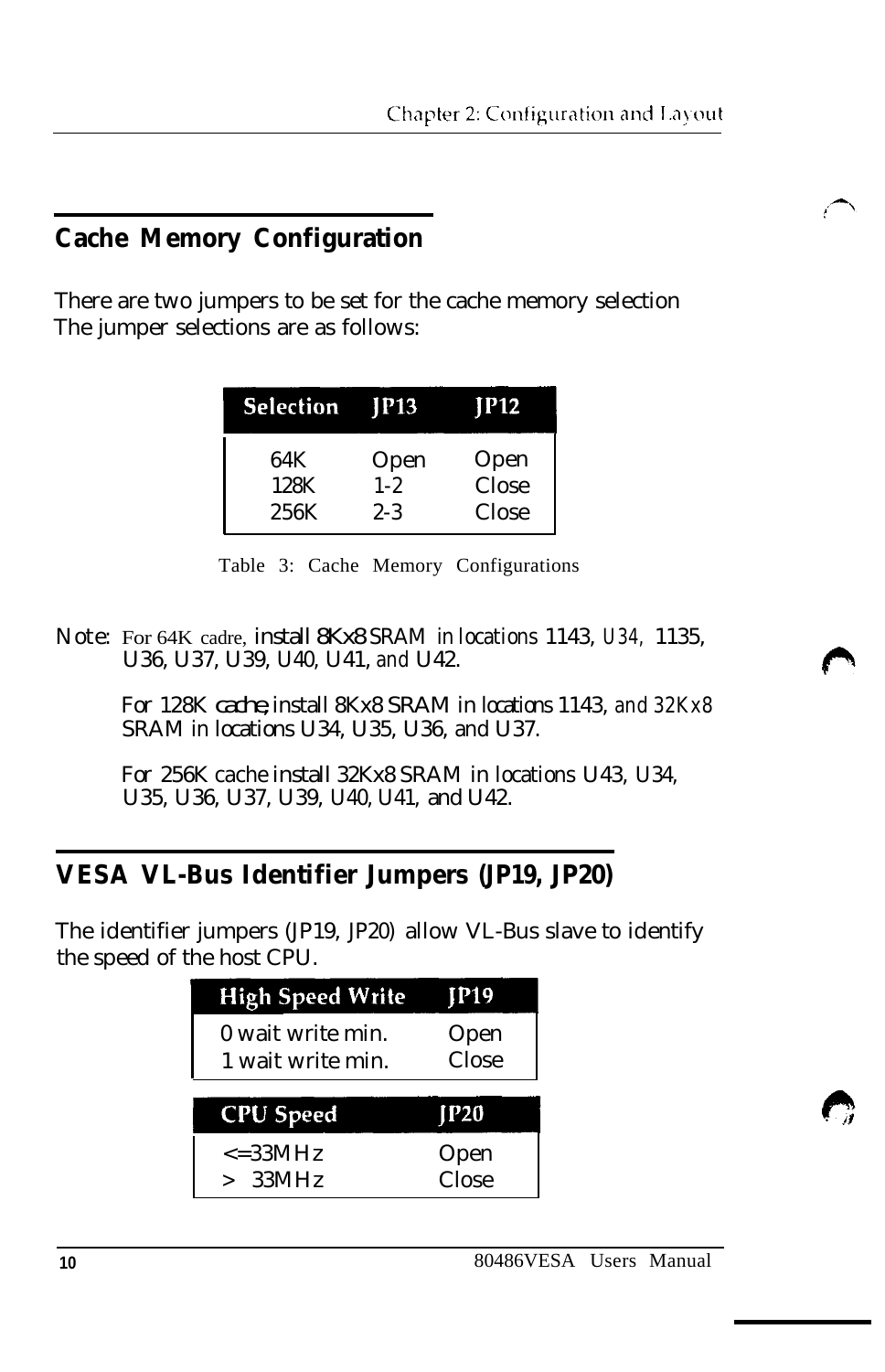

Figure 1: 80486VESA Motherboard

د مدد وبين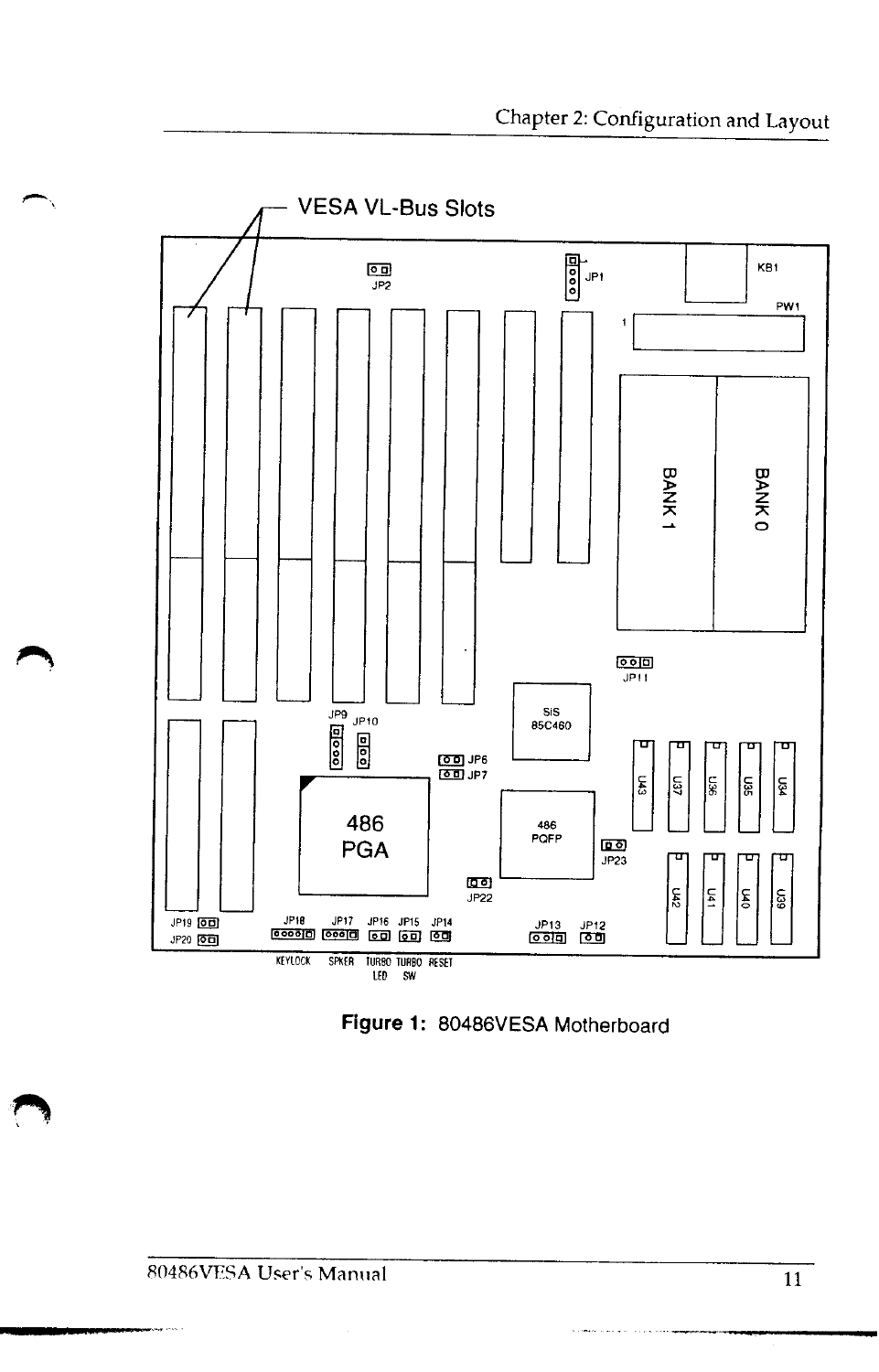# **3 Installation and Operation**

#### **Before You Begin**

Before removing the motherboard from its anti-static bag, you need to eliminate any static electricity that may be accumulated on your body. The charge that can build up in your body may be more than enough to damage integrated circuits on the system board. Therefore, it is important to observe basic precautions whenever you will handle or use computer components. Although areas with humid climate are much less prone to static build-up, it is best to always safeguard against accidental damage that may lead to costly repairs. The following measures should be sufficient to protect your equipment from static discharge:

- After removing the system cover, discharge any static electricity that might have accumulated in your body by touching a grounded or anti-static surface (e.g. anti-static pads). If nothing is available, touch the power supply  $h \, o \, u \, s$ ing. This assumes the system unit is plugged in and ground ing the case. De certain to do this before removing components from their anti-static coverings
- \*When handling separate cards, boards or modules, be **cau**tious to avoid contacting with the components on them, and also with the "gold edge" connectors that plug into the expansion bus. It is best to handle them either by their edges or by mounting brackets that attach to the slot opening in the system cases. I Iowever, the above recommendations arc just intended to advise reasonable care to avoid the static discharge problems.
- Make certain that everything that connects to the system case, including the power supply, is **unplugged** before doing the installation work.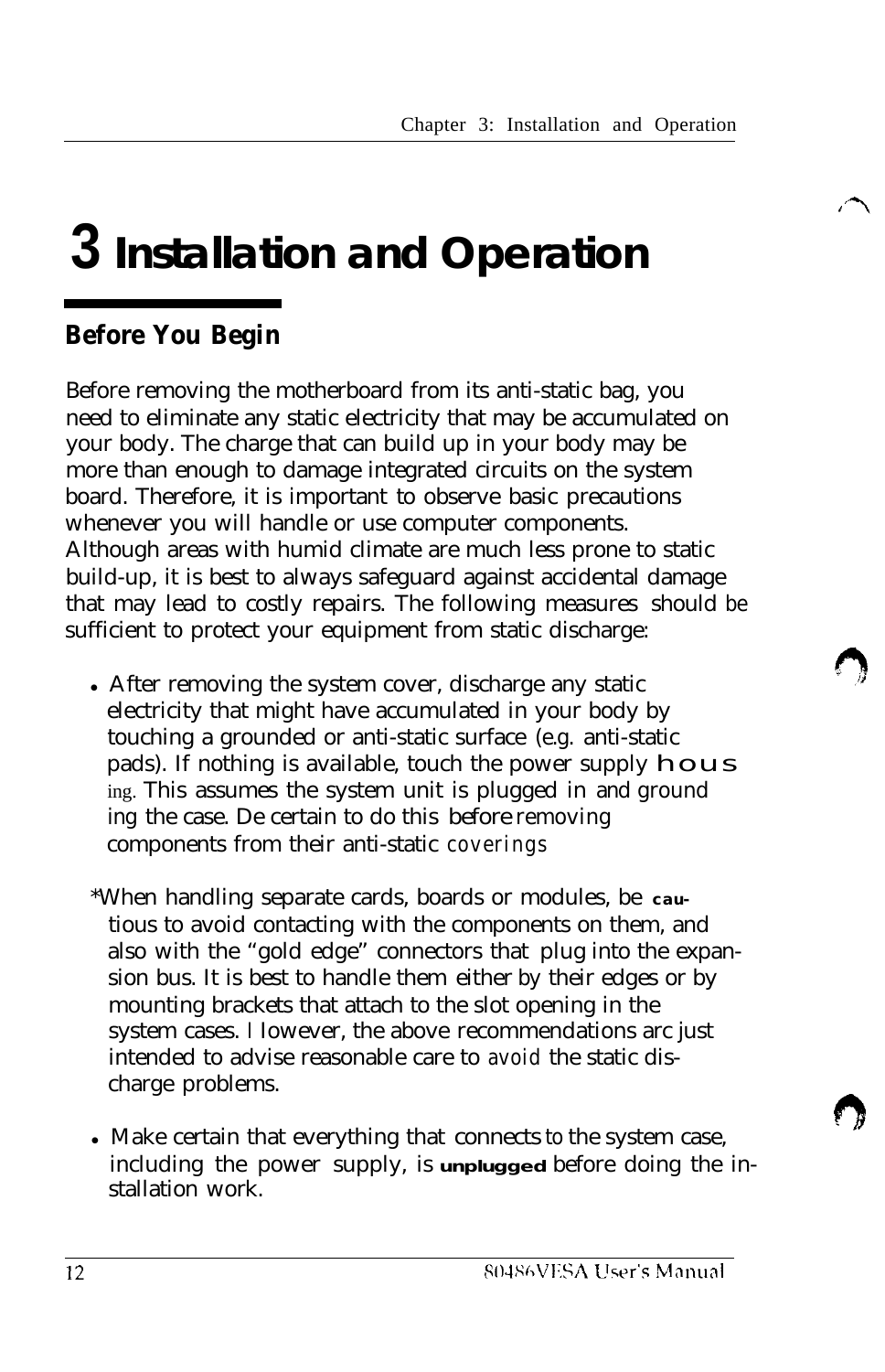#### **Installing The SIMM Modules**

The 80486VESA system board can accommodate up to a maximum of 32 megabytes of memory on board using 8 sockets for the standard 30-pin SIMM memory modules. Two banks of SIMM modules are available for use with 256KB x 9, lMB x 9 or 4MB x 9 - 80 nanosecond, fast page mode SIMM memory modules. Each bank contains four SIMM memory sockets. When installing or removing the SIMM memory modules, extreme care must be taken to avoid damage to the SIMM sockets. The 80486VESA system board can be configured for various memory configurations from 1MB to 32MB. (Refer to Table 4, page 13, for the memory configurations available).

To install a SIMM memory module, carefully follow the steps below:

- Step 1 Insert the SIMM module's "gold edge" connectors into the socket at a 70-degree angle and guide the component side of the SIMM module to face the edge of the board. The module can only fit into the socket one way.
- Step 2 Gently press the SIMM module toward the edge of the board until it snaps into the socket in a vertical position. The module should clip into the locking tabs at each end of the socket. If the pegs do not fit into the holes, the SIMM is probably not inserted fully into the socket.

To remove a SIMM memory module, carefully follow the steps below:

Step 1 Gently push the edge of the sockets to release the module. Remove one side of the SIMM module first then the other side, to prevent from breaking the socket. The module should fall back at an angle; then it can be removed from the socket.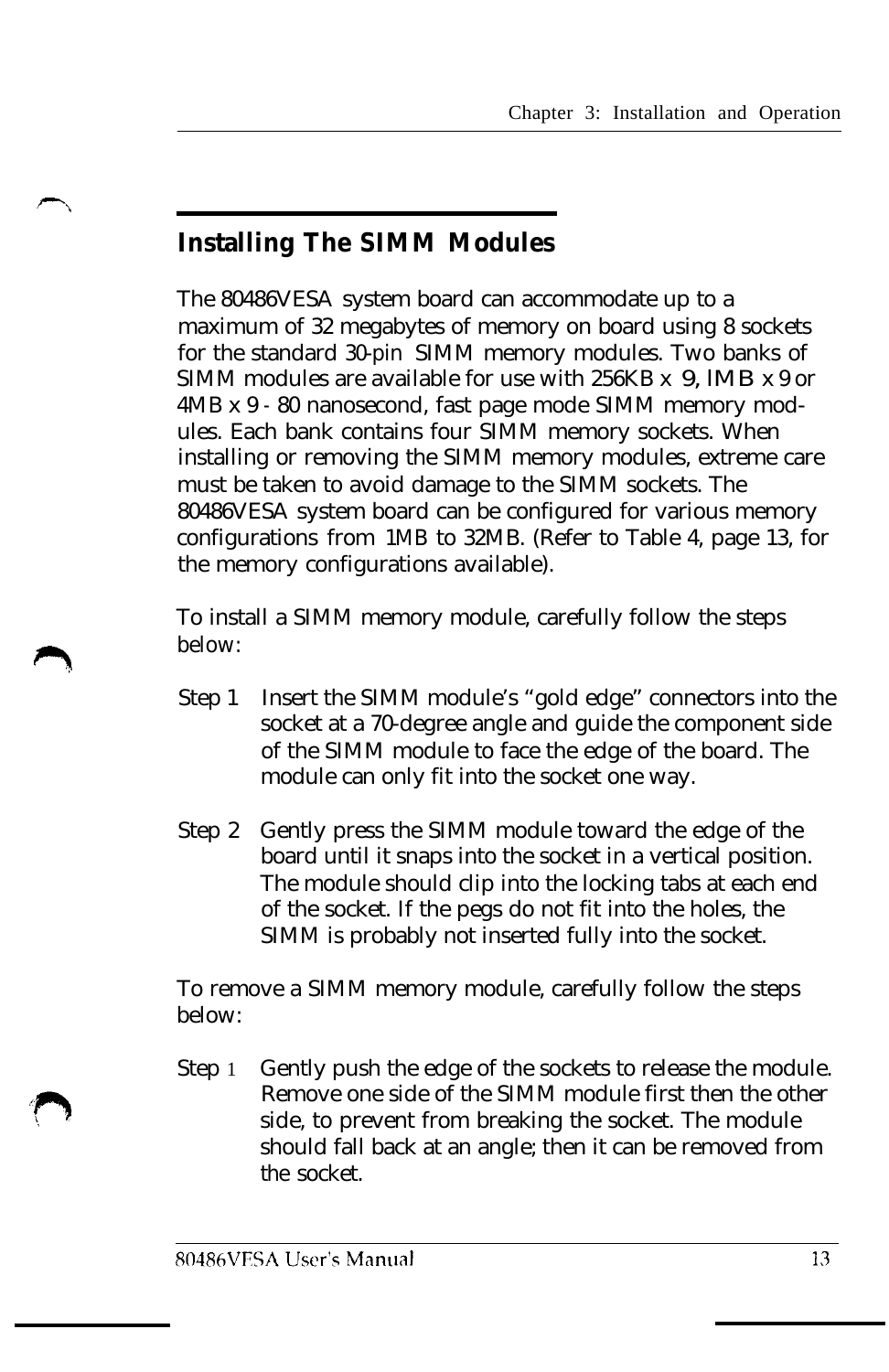#### **Memory Configuration**

Memory can be installed using 256KB, 1MB or 4MB SIMM modules. The following are all the available memory configurations:

| Total<br><b>Memory</b> | <b>Memory Installation</b><br><b>Bank 0</b><br><b>Bank 1</b> |        |  |  |
|------------------------|--------------------------------------------------------------|--------|--|--|
| 1MB                    | 256Kx9                                                       |        |  |  |
| 2MB                    | 256Kx9                                                       | 256Kx9 |  |  |
| 4MB                    | IMBx9                                                        |        |  |  |
| 8MB                    | IMBx9                                                        | IMBx9  |  |  |
| 16MB                   | 4MBx9                                                        |        |  |  |
| 20MB                   | IMBx9                                                        | 4MBx9  |  |  |
| 32MB                   | 4MBx9                                                        | 4MBx9  |  |  |

Table 4: Memory Configurations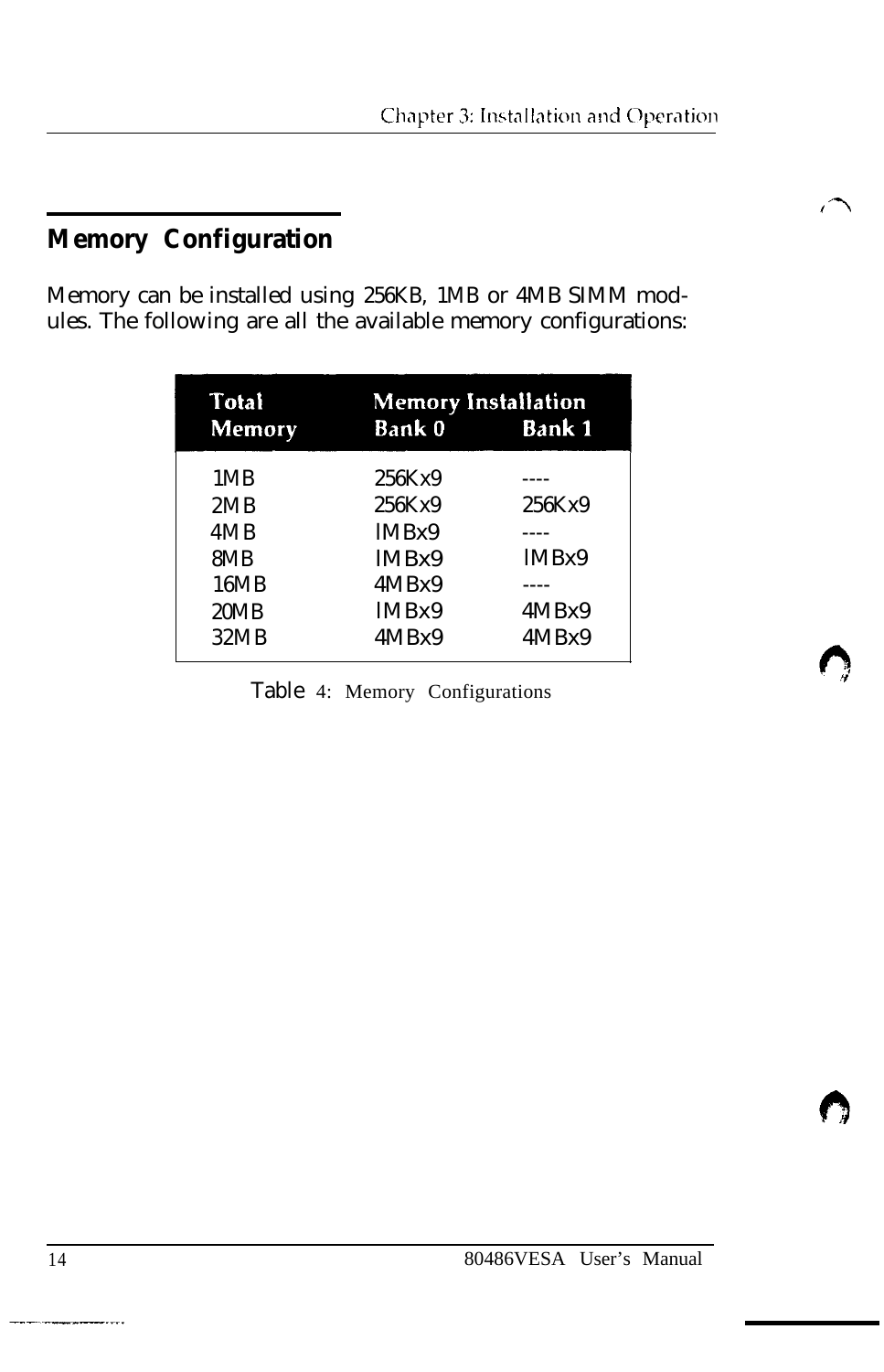### **System Speed Change**

The 80486VESA system board can be configured for full or low speeds to accomodate most DOS applications. On power up, the system will be operating in full speed (factory setting).

You can switch between full and low speeds by toggling the turbo switch or pressing the keyboard keys.

- Toggling the Turbo Switch
	- 1) Set the turbo switch to the on position to slow down the system speed
	- 2) Set the turbo switch to the off position to speed up the system speed.
- Pressing the Keyboard Keys

*Note: Before using the keyboard keys to control the system speed, the turbo switch hasto be set to the off position.*

- 1) Press the  $\langle$  CTRL  $\rangle$  < ALT  $\rangle$  keys while simultaneously pressing the < - > key to slow down the system speed.
- 2) Press the  $\langle$  CTRL  $\rangle$  < ALT  $\rangle$  keys while simultaneously pressing the  $\langle + \rangle$  key to speed up the system speed.

#### **Memory Caching**

The 80486VESA system board provides an optional 64/128/256KB external cache memory. The internal and external cache enable/ disable selections in the BIOS Advanced CMOS Setup program, will turn ON or OFF, either the 80486VESA's 8K internal cache or external memory cache.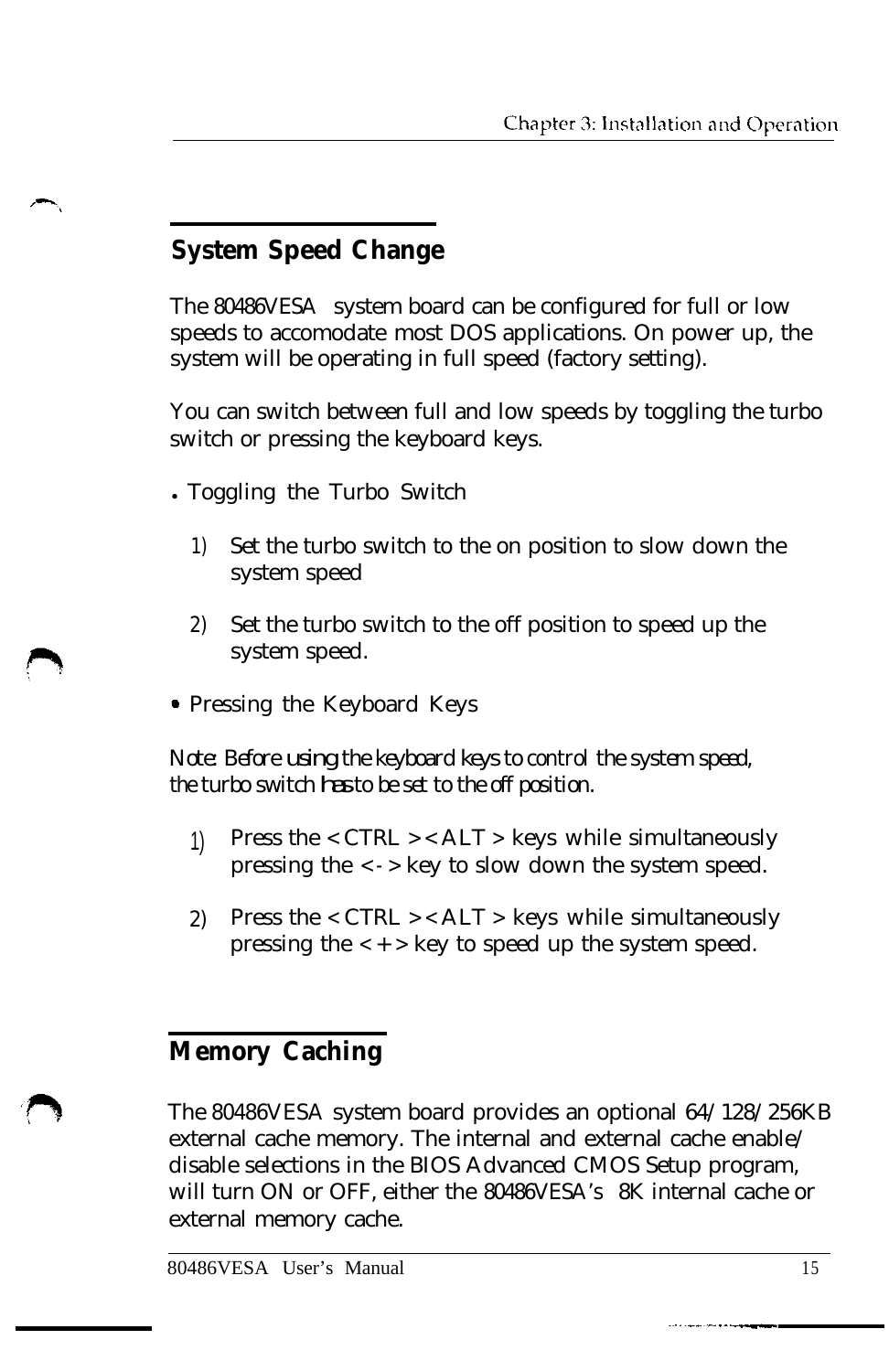## **4 BIOS Setup and Diagnostics**

#### **Software Setup**

After hardware configuration of the 80486VESA system board is completed, and system hardware has been assembled, the completed system may be powered-up. At this point, software setup should be run to ensure that the system information is correct.

The System Setup is sometimes called CMOS Setup or Standard Setup. Normally, system setup is needed when the system hardware is not identical with the information contained in the CMOS RAM, or whenever the CMOS RAM has lost power.

#### **Running AM1 BIOS**

When the system is powered on, the BIOS will enter the Power-On Self Test (POST) routines. These routines are divided into two phases:

- System Test and Initialization (test and initialize system boards for normal operations)
- System Configuration Verification (compare defined configuration with hardware actually installed)

The AMI BIOS performs the various diagnostic checks at the time the system is powered up; if an error is encountered, the error will be reported in one of two different ways. If the error occurs before the display device is initialized, a series of beeps will be transmitted (See Appendix C).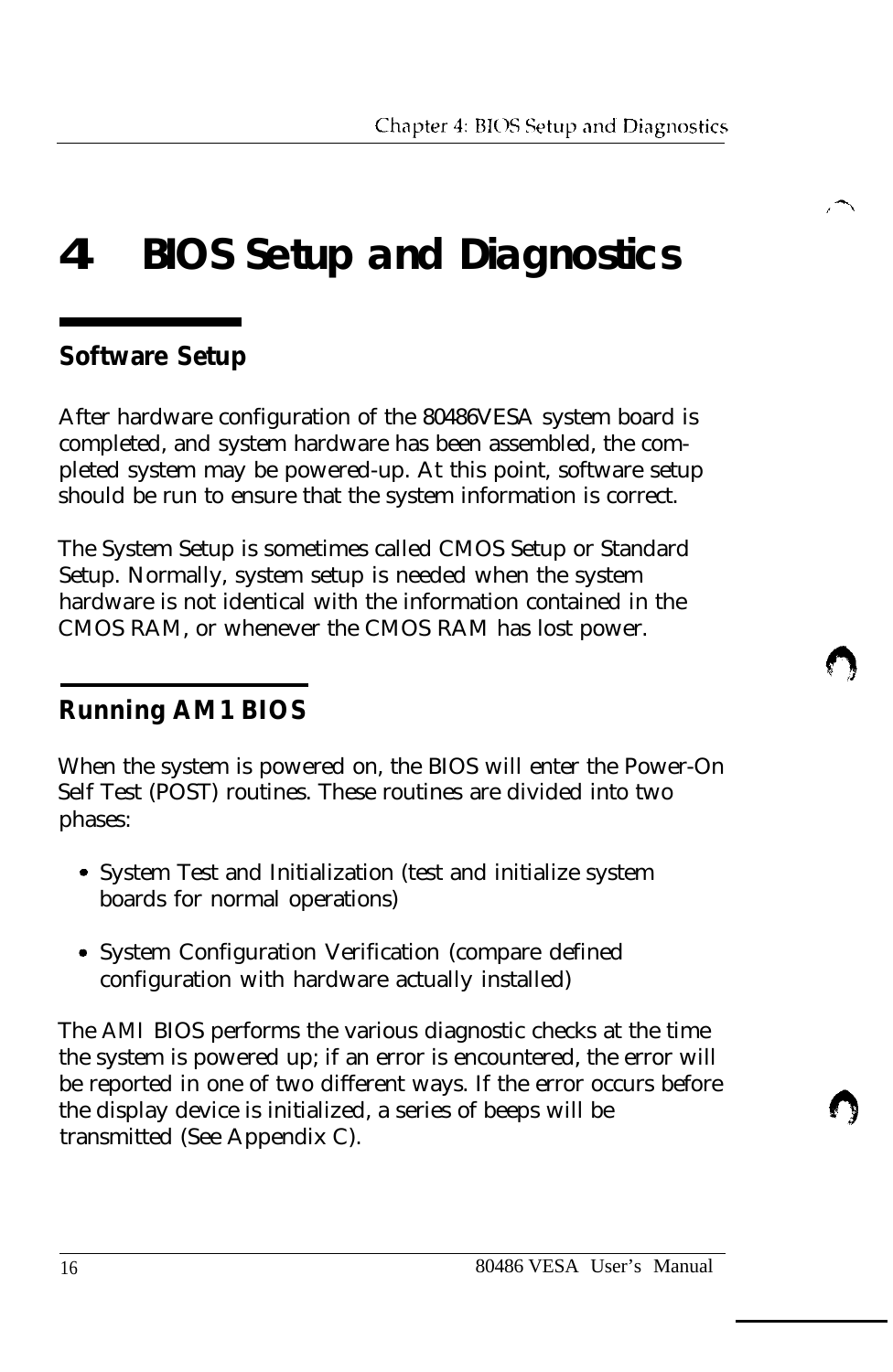If the error occurs after the display device is initialized, the screen will display the error message. In the case of a non-fatal error, a prompt to press the <F1> key may also appear on the screen.

Normally, the only routine visible on the screen will be the memory test. Figure 2 displays the screen which appears when the system is powered on.

> ROM BIOS (c) 1990 American Megatrends, Inc. **xxxx KBOK** Hit <DEL> if you want to run SETUP (c) American Megatrends, Inc. xxxx-xxxxxx-xxxxxxxx-xxxxxx-xxxx

Figure 2: Initial Power-On Screen

At the left bottom corner of the screen, below the copyright message, a one (1) line reference string appears. This screen is used to determine the options installed in the AMI BIOS. If a problem occurs with the system, copy the reference number down before consulting your system manufacturer.

To "freeze" the screen, power on the system and hold a key down on the keyboard. This will cause a "Keyboard Error" message to appear on the screen and the system will wait for the <F1> key to be pressed. At this point, you may copy the line down and then press <F1> to continue the boot procedure. After the POST routines are completed, the following message appears:

" Hit <DEL> if you want to run SETUP "

To access the AMI BIOS SETUP program, press the <DEL> key. The screen in Figure 3 will be displayed at this time.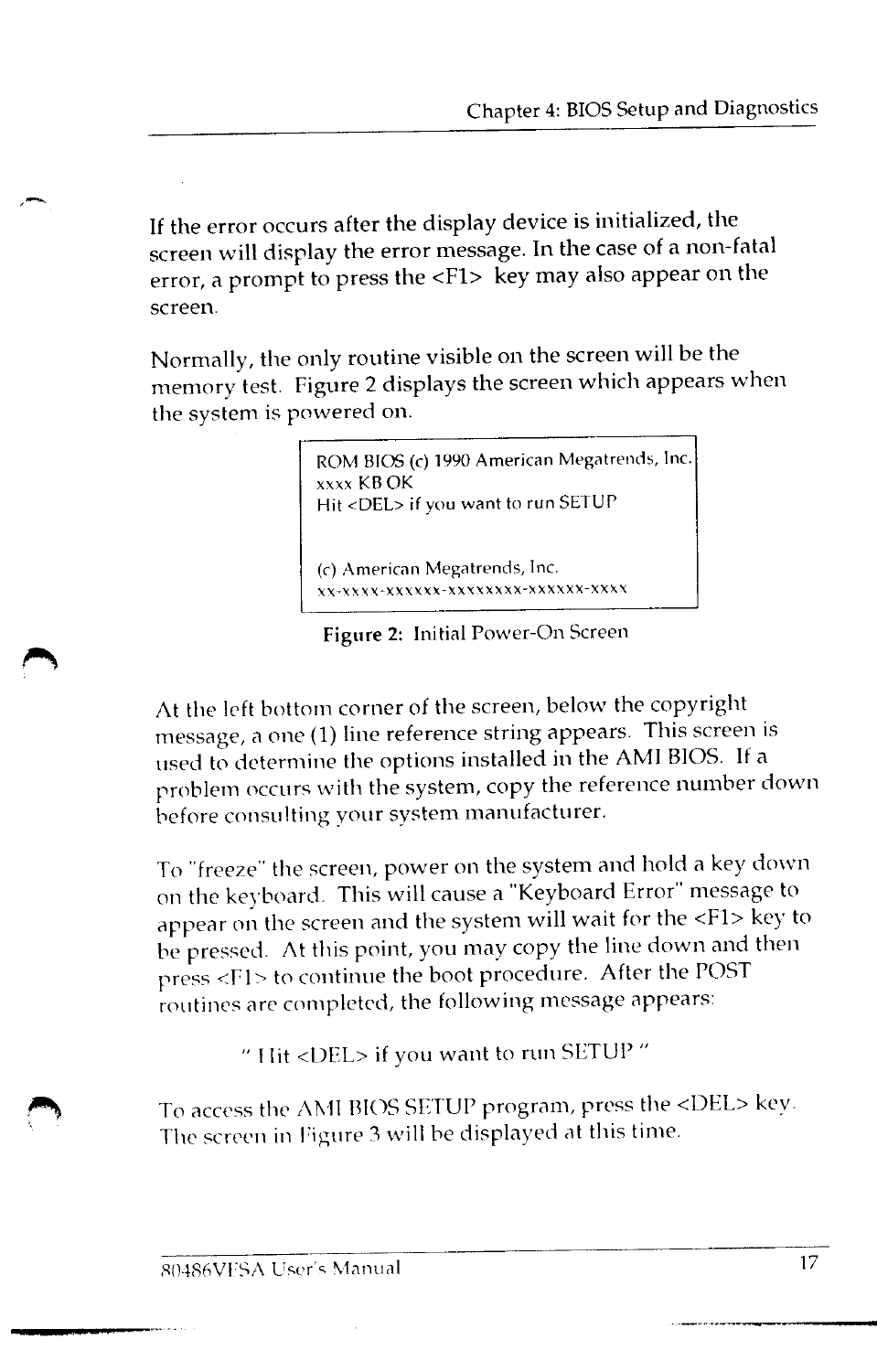

Figure 3: Standard CMOS Setup Menu

Listed below are explanations of the keys displayed at the bottom of the screens accessed through the BIOS SETUP program:

ESC: Exit to previous screen.

ARROW KEYS: Use arrow keys to move cursor to desired selection.

PAGEUP/PAGEDOWN/CTRL-PAGEUP/CTRL-PAGEDOWN: modify the default value of the options for the highlighted feature If there are less than ten (10) available options, the Ctrl-PageUp and Ctrl-PageDown keys function the same as the PageUp and PageDown keys.

F1: Displays help screen for selected feature.

F2/F3: Changes background and foreground colors.

F5: Retrieves the values which were resident when current setup session was started. These values will be CMOS values if the CMOS was uncorrupted at the start of the session, or they will be the BIOS Setup default values.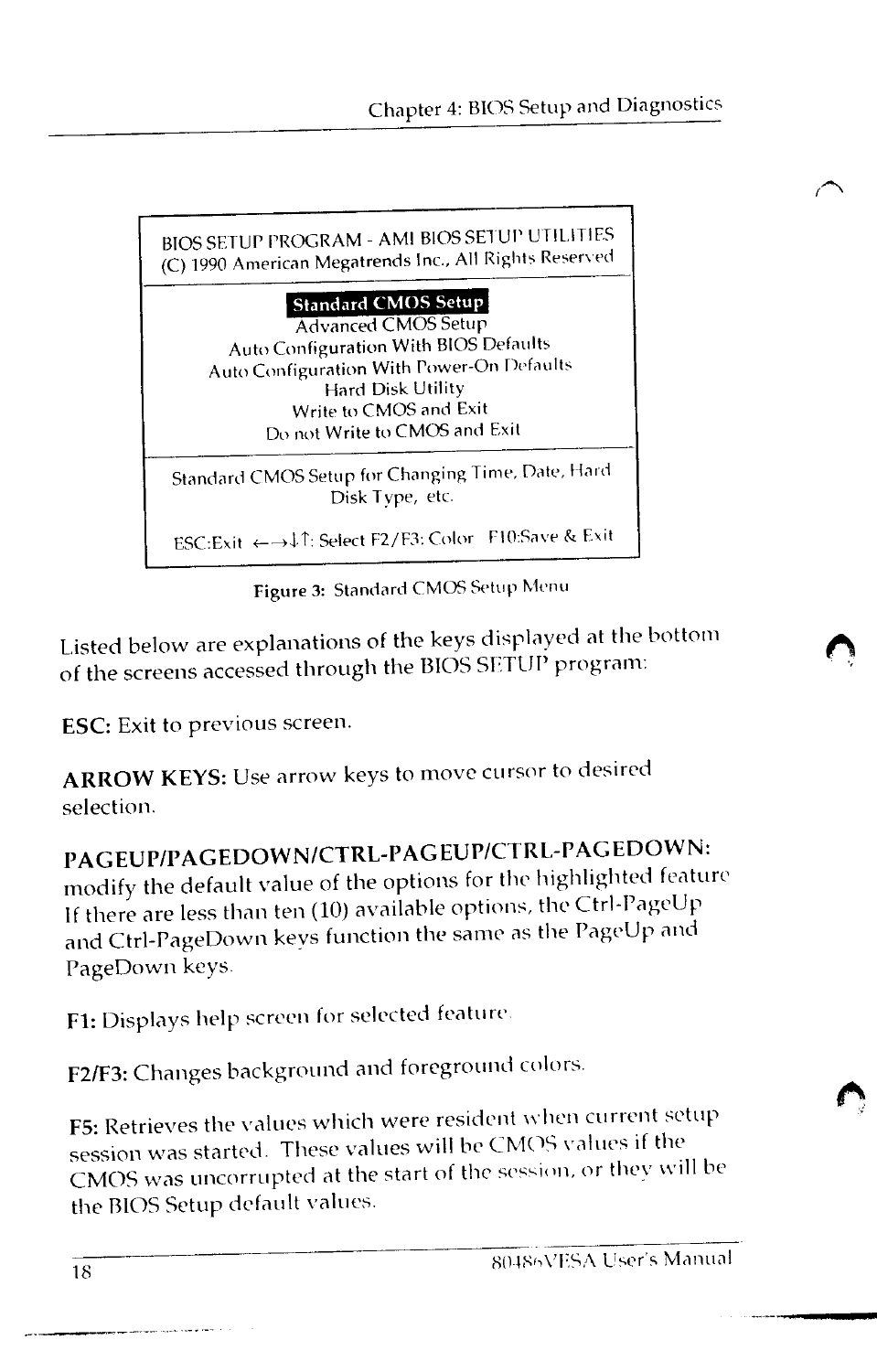F6: Loads all features in the Advanced CMOS Setup with the BIOS Setup defaults.

F7: Loads all features in the Advanced CMOS Setup with the Power-On defaults.

F10: Saves all changes made to Setup and exits program

**- -**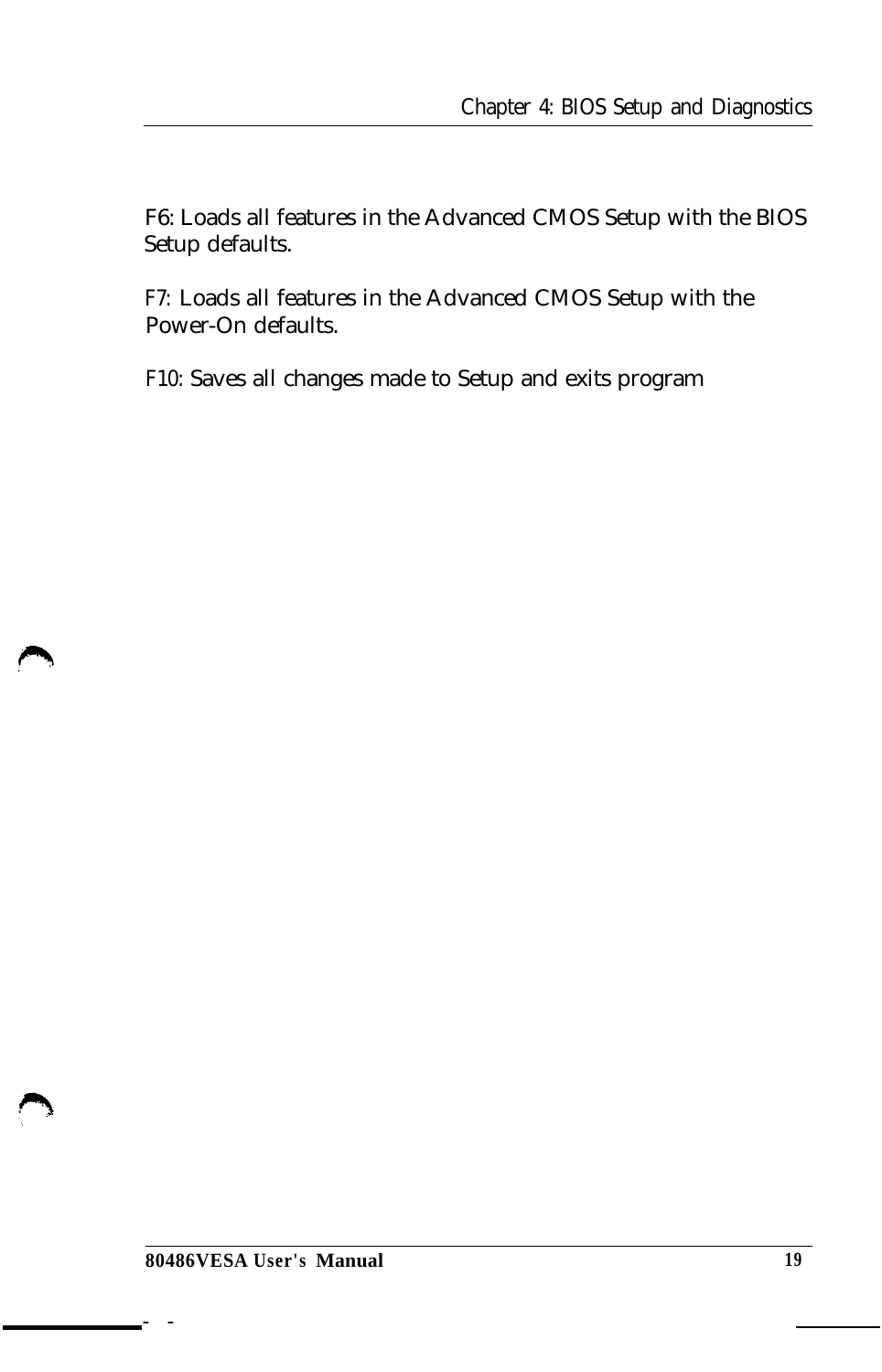#### **Standard CMOS Setup**

Standard CMOS Setup is the first option on the main setup menu Press <ENTER> at the highlighted selection to access this option. The screen in Figure 4 will appear.

| BIOS Setup Program - Standard CMOS SET UP<br>(C) 1991 American Megatrends Inc., All Rights Reserved                                          |     |    |       |    |                                 |    |         |                |
|----------------------------------------------------------------------------------------------------------------------------------------------|-----|----|-------|----|---------------------------------|----|---------|----------------|
| Date (mm/date/year): Tue Jan 01 1991<br>Base memory: 640KB<br>Time (hour/min/sec): 09:39:06<br>Ext. memory: OKB<br>Daylight Saving: Disabled |     |    |       |    |                                 |    |         |                |
| Hard disk C:type: $47 = \text{USER}$ TYPE<br>Hard disk D:type :Not Installed                                                                 | 642 |    | 8 0 0 |    | Cyln Head WPCom LZone Sect Size |    | 17 43MB |                |
| Floppy drive A: :1.2MB,5.1/4"<br>Floppy drive B: : Not Installed                                                                             |     |    |       |    | Sun Mon Tue Wed Thu             |    | Fri     | Sat            |
| Primary display : Monochrome                                                                                                                 |     | 30 | 31    | 1  | $\overline{2}$                  | 3  | 4       | 5.             |
| Keyboard : Installed                                                                                                                         |     | 6  | 7     | 8  | 9                               | 10 | 11      | 12             |
|                                                                                                                                              |     | 13 | 14    | 15 | 16.                             | 17 | 18      | 19             |
|                                                                                                                                              |     | 20 | 21    | 22 | 23                              | 24 | 25      | 26             |
| Month: Jan, Feb , Dec<br>Date: 01,02,03 31                                                                                                   |     | 27 | 28    | 29 | 30                              | 31 | 1       | $\overline{2}$ |
| Year: 1901,19022099                                                                                                                          |     | 3  | 4     | 5  | 6                               | 7  | 8       | 9              |
| Esc = Exit, $\leftarrow \rightarrow \downarrow \uparrow$ = Select, F2/F3: Color, PgUp/PgDn = Modify                                          |     |    |       |    |                                 |    |         |                |

Figure 4: The Standard CMOS Setup Screen

The standard CMOS Setup utility is used to configure the following features:

**· Set Date: Month, Date, Year.** Ranges for each value are listed below in prompt box in the lower left corner of the CMOS Setup Screen.

 $\overline{a}$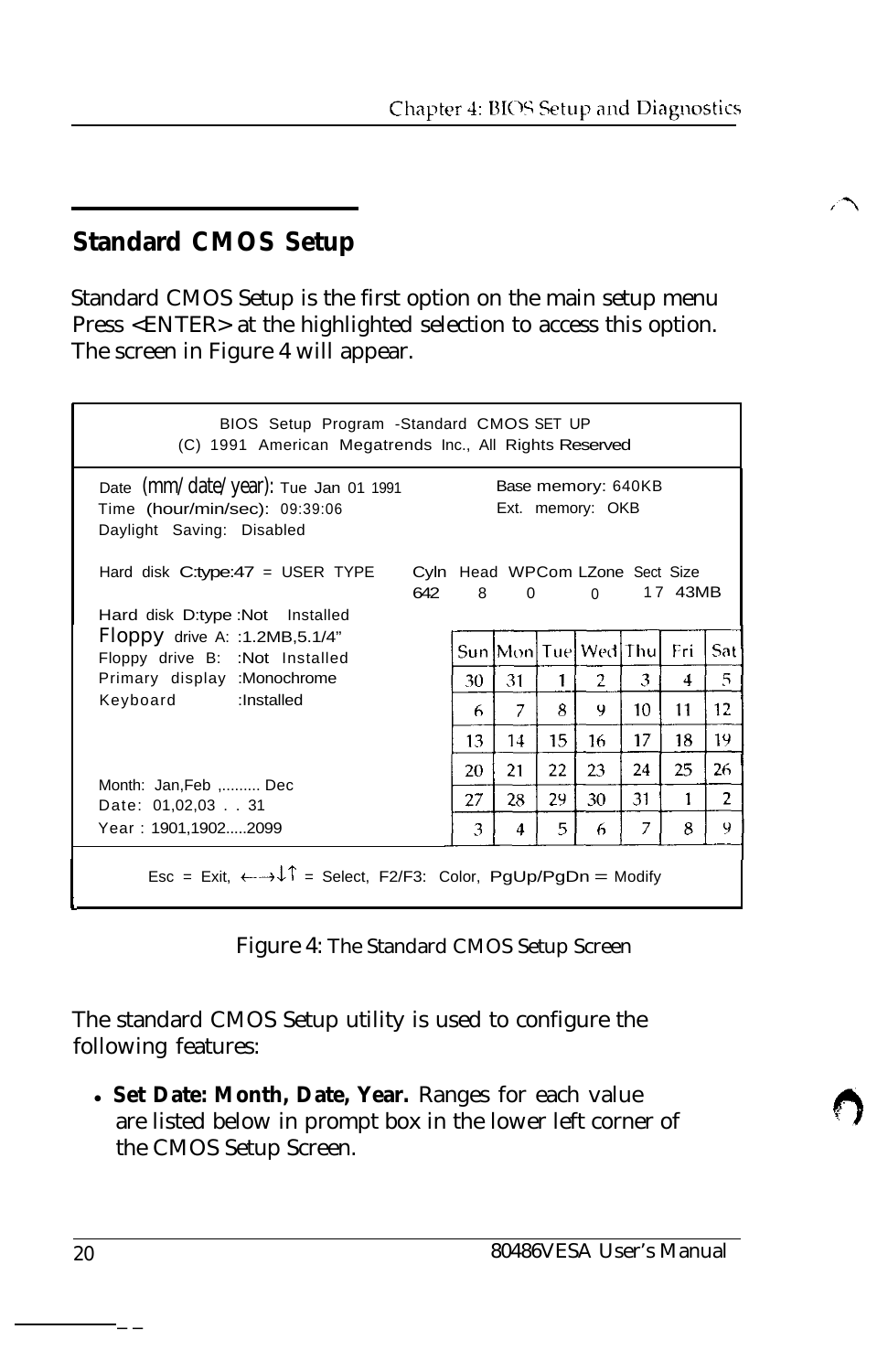- **Set Time: Hour, Minute, and Second.** Uses **24 hour clock** format (for PM numbers add 12 to the hour; you would enter 4:30  $\mathbf{p}.\mathbf{m}$  as 16:30:00).
- **Daylight Savings:** Disabled or Enabled.
- Hard Disk C: **and Hard Disk D:** Hard disk types from 1 to 46 are standard ones; type 47 is user definable. You must enter the hard disk parameters for each drive.
- Floppy **Drive A and Floppy Drive B:** The options are 360KB 5 l/4", 1.2MB 5 l/4", 720KB 3 l/2", 1.44MB 3 l/2", and Not Installed. Not Installed could be used as an option for diskless workstations.
- Primary Display: Options are Monochrome, Color 40x25, VGA/PGA/EGA. Color 80x25, and Not Installed. The Not Installed option could be used for network file servers.
- Keyboard: Options are Installed or Not Installed.

"Not Installed" is available for use as an option. This option could be used for diskless workstations and SCSI hard disks. Type 47 may be used for both disks C: and D:. The parameters for type 47 under Hard Disk C: and Hard Disk D: may be different, which effectively allows 2 different user definable hard disk types.

Note: The USER definition entry allows you to perform a test on a disk drive not defined in ROM. The USER definition entry is valid only during the period that the test is performed.

---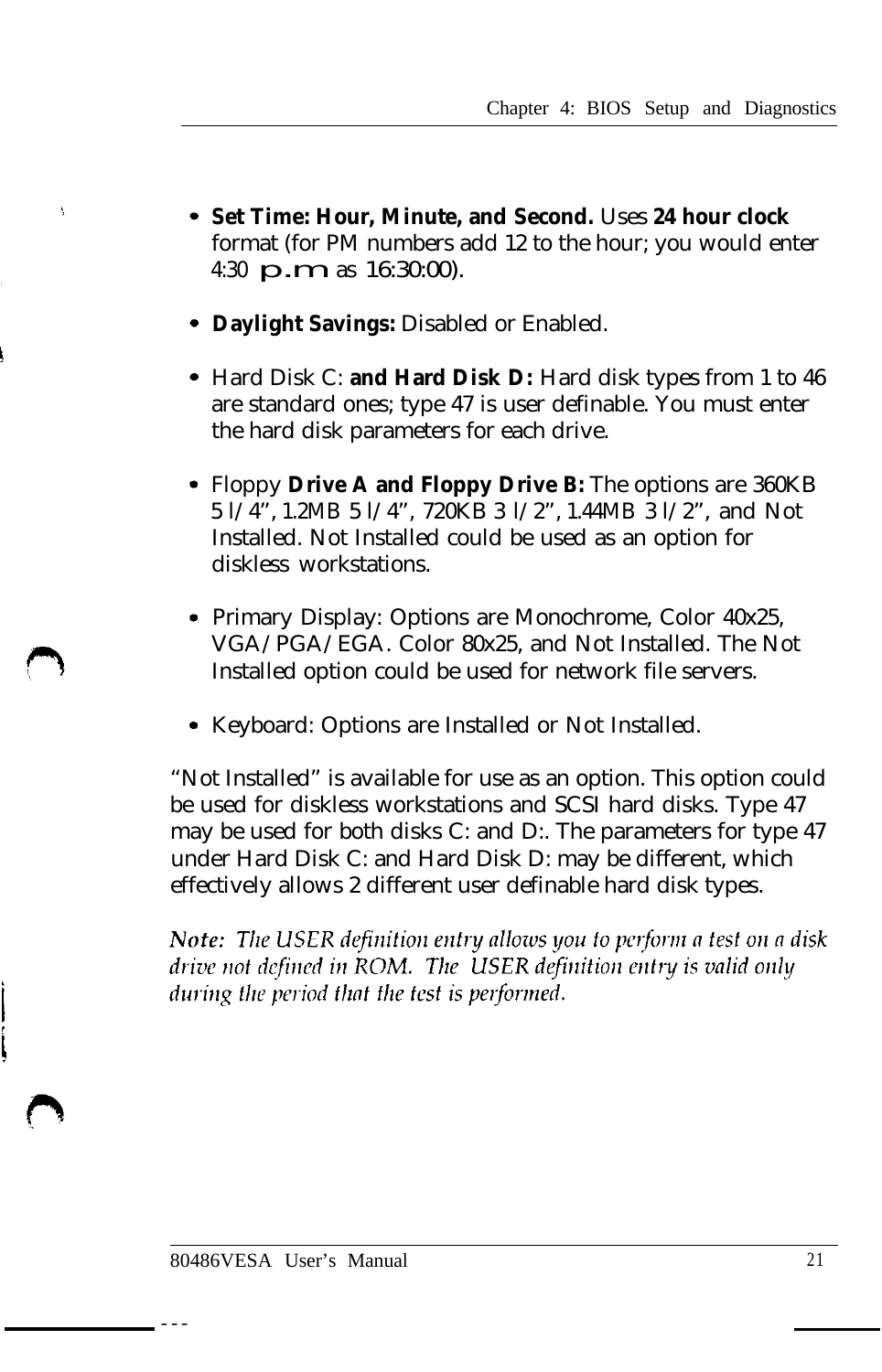- Type: This is the number designation for a drive with certain identification parameters.
- <sup>l</sup>**Cyl:** This is number of cylinders found in the specified drive ty p e
- Heads: This is the number of heads found in the specified drive type.
- **WPcom:** WPcom is the read delay circuitry which takes into account the timing differences between the inner and outer edges of the surface of the disk platter. The number designates the starting cylinder of the signal.
- <sup>l</sup>**L-Zone:** LZone is the landing zones of the heads. This number determines the cylinder location where the heads will normally park when the system is shut down.
- **Capacity:** This is the formatted capacity of the drive based on the following formula:

(# of heads) x (# of cylinders) x (# of sectors) x (512 bytes/sec)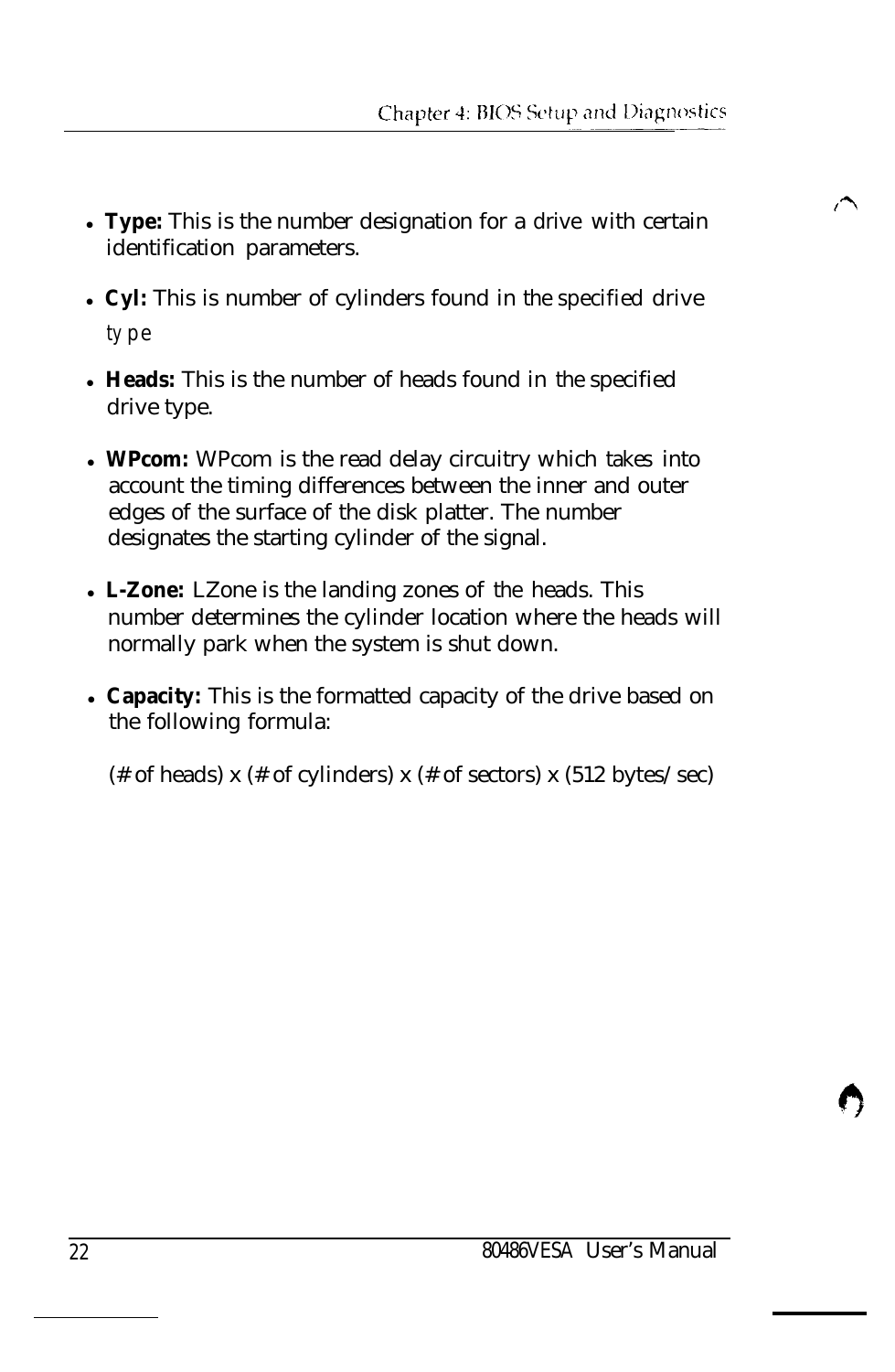The following warning message, shown in Figure 5, is displayed each time when either the Standard CMOS Setup or Advanced CMOS Setup is selected, before any changes are allowed to any of the setup parameters.

| Improper Use of Setup may Cause Problems !!<br>If System Hangs,  Enter Setup by pressing the <del> key</del> |
|--------------------------------------------------------------------------------------------------------------|
| Do any of the following After Entering Setup                                                                 |
| Alter Options to make System Work<br>(i)                                                                     |
| (ii) Load BIOS Setup Defaults                                                                                |
| (iii) Load Power-On Defaults                                                                                 |
| Hiit <esc> to Stop now, Any other Key to Continue</esc>                                                      |

**Figure 5: BIOS Setup Warning message**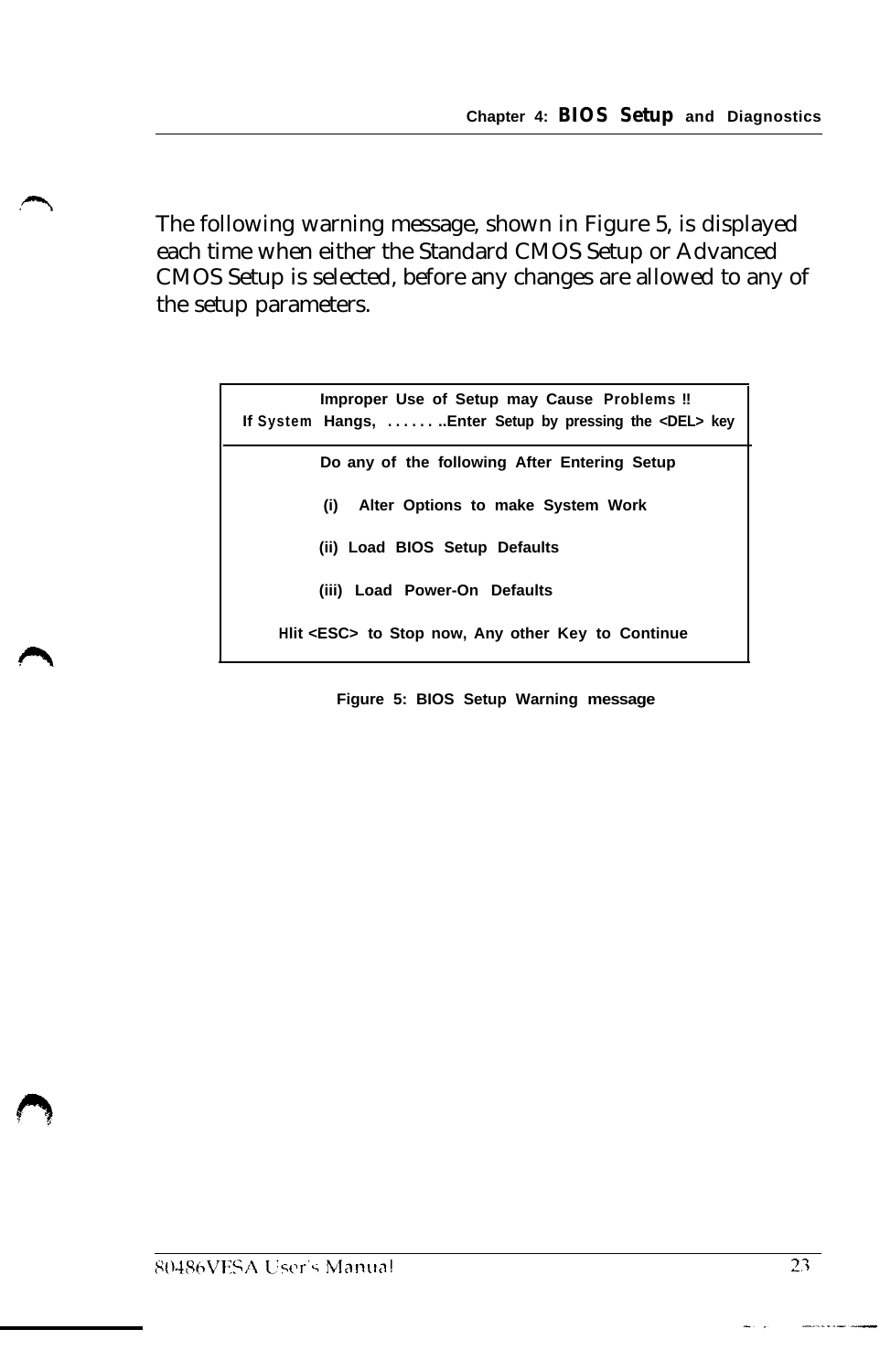#### **Advanced CMOS Setup**

The Advanced CMOS Setup contains the setup of the system features and the SiS-460 chipset's configuration registers, to help you achieve an optimum operational environment.

From the following menu, highlight the Advanced CMOS Setup option and press <ENTER>:



Figure 6: BIOS Setup Menu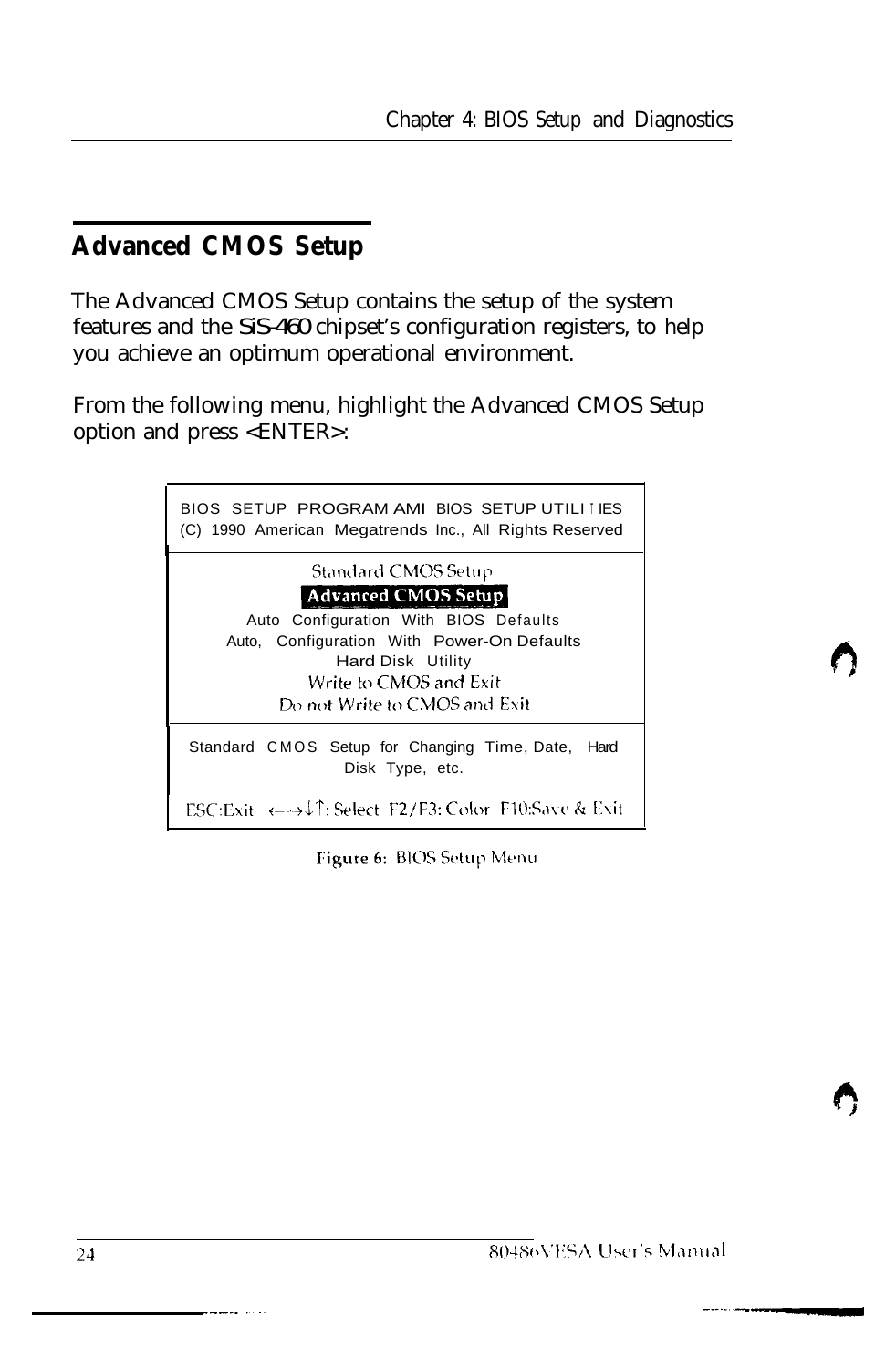#### **Advanced CMOS Features**

The Advanced CMOS Setup program has several help screens, accessed by the  $\langle$ Fl $>$  key, which will display the options available for a particular feature and special help for some of the options. The following table lists the features and toptions available for each.

| Feature                      | <b>Available Options</b>                                |
|------------------------------|---------------------------------------------------------|
| Above 1MB Memory Test        | Disabled (default)<br>Enabled                           |
| Hard Disk Type 47 RAM Area   | 0300 (default)                                          |
| <b>External Cache Memory</b> | DOS 1 KB<br>Enabled (default)<br><b>Disabled</b>        |
| Internal Cache Memory        | Enabled (default)<br>Disabled                           |
| Video ROM Shadow - C000, 32K | Enabled (default)<br>Disabled                           |
| Adapter ROM Shadow C800, 32K | Disabled (default)<br>Enabled                           |
| Adapter ROM Shadow D000, 32K | Disabled (default)<br>Enabled                           |
| Adapter ROM Shadow D800, 32K | Disabled (default)<br>Enabled                           |
| Adapter ROM Shadow E000, 32K | Disabled (default)<br>Enabled                           |
| Adapter ROM Shadow E800, 32K | Disabled (default)<br>Enabled                           |
| Auto Config Function         | Enabled<br>(default)<br><b>Disabled</b>                 |
| *DRAM Speed Option           | Slowest (50 MHz<br>Slower (40 M Hz<br>Faster (33 MHz    |
| *DRAM Write CAS-Pulse        | Fastest (25/20 MHz<br>IT(25/20 MHz)<br>2T (50/40/33 MHz |
| *DRAM Write Cycle            | 0 w/s (25/20 MI z<br>1 W/S (50/40/33 MHz                |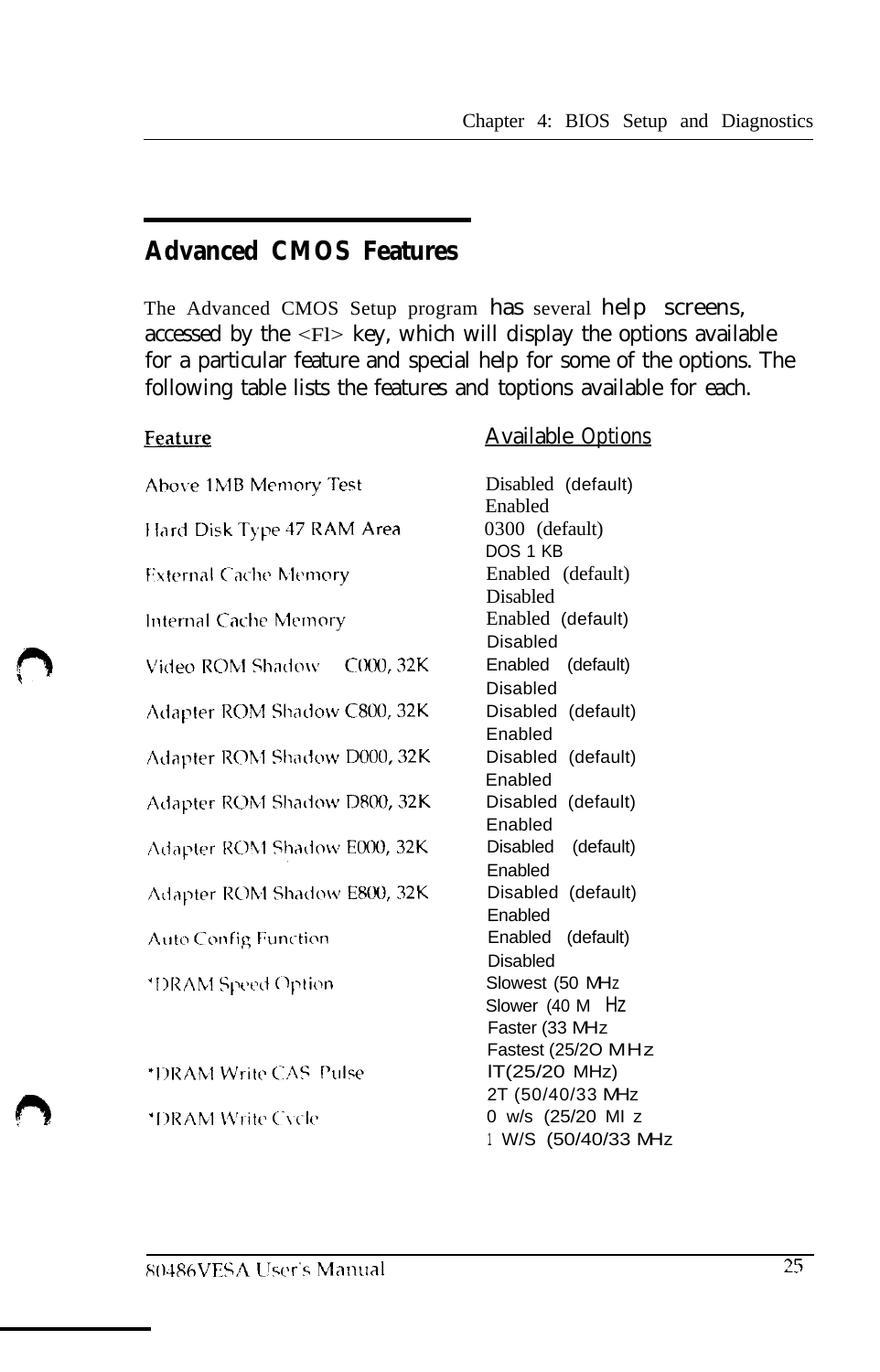| 'Cache Write Cycle Option      | 2T(25/20 MHz)                         |
|--------------------------------|---------------------------------------|
|                                | 3T(50/10/33 MHz                       |
| 'Cache Read Cycle Option       | 1T(25/20 MHz, 33 M H z $w/6$ 4 K B or |
|                                | 256KB Cache)                          |
|                                | 2T(50/40 MHZ, 33 MHz w/128KB          |
|                                | Cache)                                |
| 'Bus Clock Frequency, Select   | 7.15 MI $z$                           |
|                                | 1/4 CLK (33 MHz                       |
|                                | 1/5 CLK (20/40 MHz)                   |
|                                | 1/6 CLK (25/50 MHz)                   |
| <b>Video Cacheable Option:</b> | Enabled (default)                     |
|                                | <b>Disabled</b>                       |
| <b>Bios Cacheable Option</b>   | Enabled (default)                     |
|                                | <b>Disabled</b>                       |
| Slow CPU Below [25MHz]         | Disabled (25/33/40/50 MHz)            |
|                                | Enabled (20 MHz)                      |
|                                |                                       |

Note:

Features marked with \* are set by BIOS automatically if "Auto Config Function" is enabled.

When Auto Config Function is enabled, the BIOS will automatically detect CPU type, CPU frequency and number of cache banks to set **up** the optimal parameters to help your system achieve an optimum and reliable operation environment. To set the parameter you want to meet your requirement, the Auto Config Function has to be disabled.

"Hard Disk Type 47 RAM Area" - If the BIOS Shadow RAM is disabled, the Hard Disk Type 47 parameter table will use regular RAM. There are two options, 0:300 (lower system RAM) and DOS 1KB (the top 1KB of the 640K base memory).

"Adapter ROM Shadow" - is for shadowing other adapter ROMs. If you have expansion cards with ROMs on them, you will need to know the ROM addresses.

After you have made your selection within the advanced CMOS Setup. press <ESC> to return to the main menu.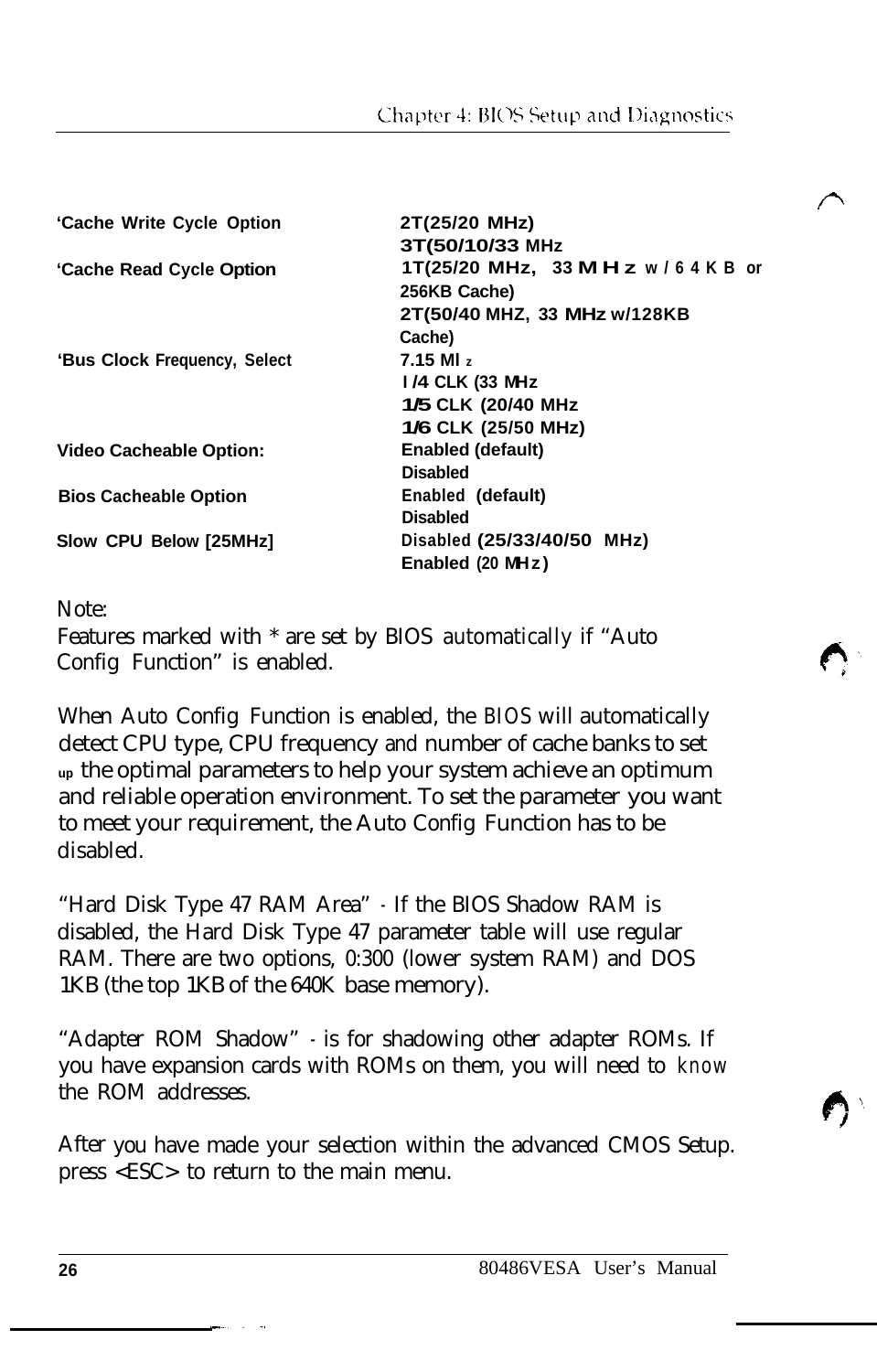#### **Auto Configuration with BIOS Defaults**

The "Auto Configuration with BIOS Defaults" loads the default system values directly from ROM.

From the following **menu** highlight the feature from the main menu and press <ENTER>

| BIOS setup PROGRAM AMI BIOS SE7 UP UTILITIES<br>(C) 1990 American Megatrends Inc., All Rights Reserved |
|--------------------------------------------------------------------------------------------------------|
| Standard CMOS Setup                                                                                    |
| Advanced CMOS Setup                                                                                    |
| <b>Auto Configuration With BIOS Defaults</b>                                                           |
| Auto Configuration With rower-011 Defaults                                                             |
| Load BIOS Setup Defaults Values from ROM Table (Y/N)?                                                  |
| <b>Load BIOS Setup Default Values for Advanced CMOS and Chipset</b>                                    |
| ESC:Exit ← →↓↑: Select F2/F9: Color F10:Save & Exit                                                    |

Figure 8: Auto Configuration w/ BIOS Defaults Menu

 $\overline{a}$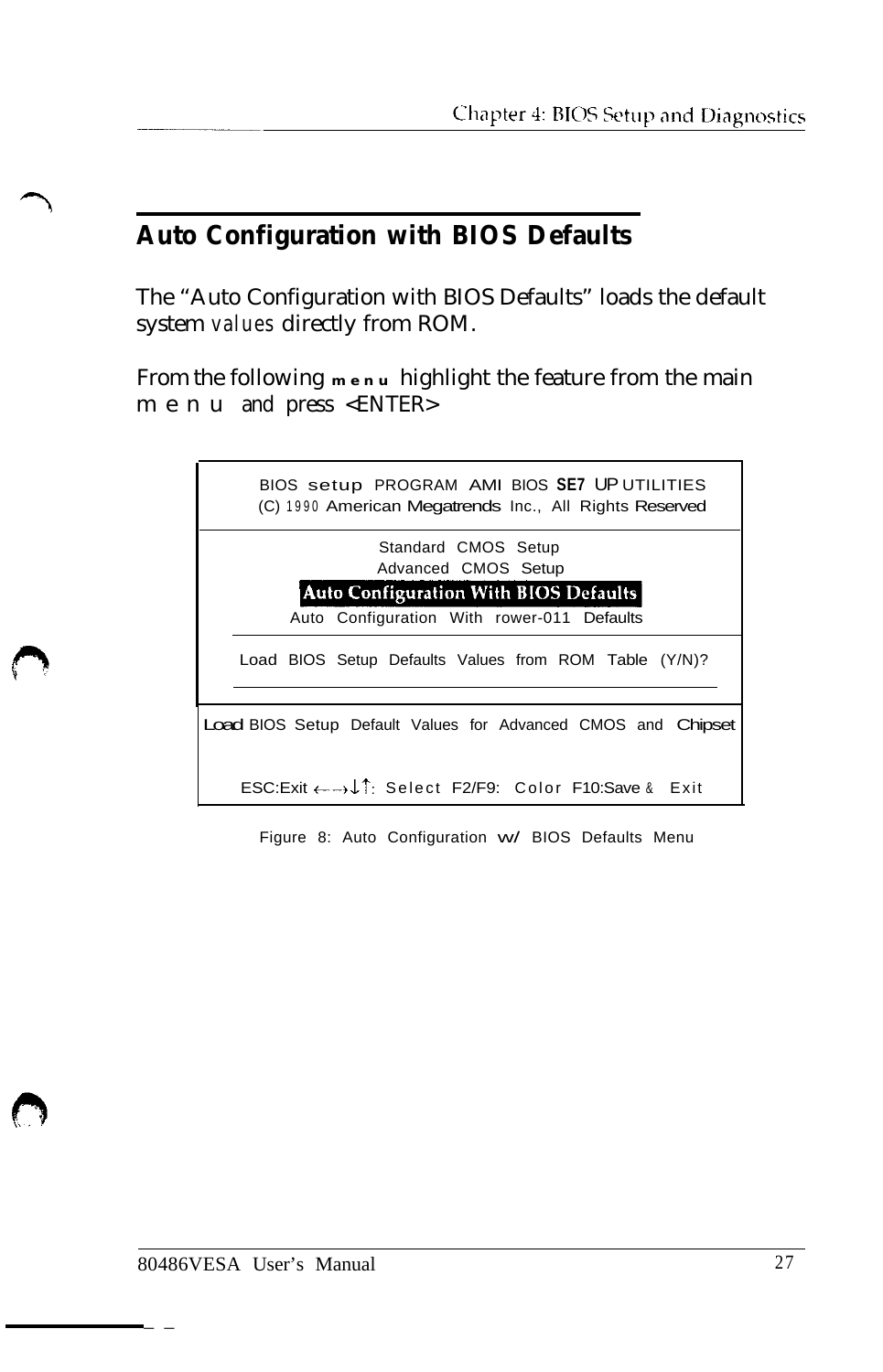#### **Auto Configuration with Power-On Defaults**

The "Auto Configuration with Power-On Defaults" loads the settings detected when you turn on the computer. If your svstem behaves erractically, you can use this feature to check for incorrect settings.

From the following menu, highlight the feature from the main menu and press <ENTER>.



Figure 9: Auto Configuration w/ Power-On Defaults

#### **Hard Disk Utility**

The "Hard Disk Utility" is basic drive setup software. All of the options are destructive to data existing on a disk drive. The options are used for low-level formatting before using the DOS "FDISK" and "FORMAT", or similiar utilities.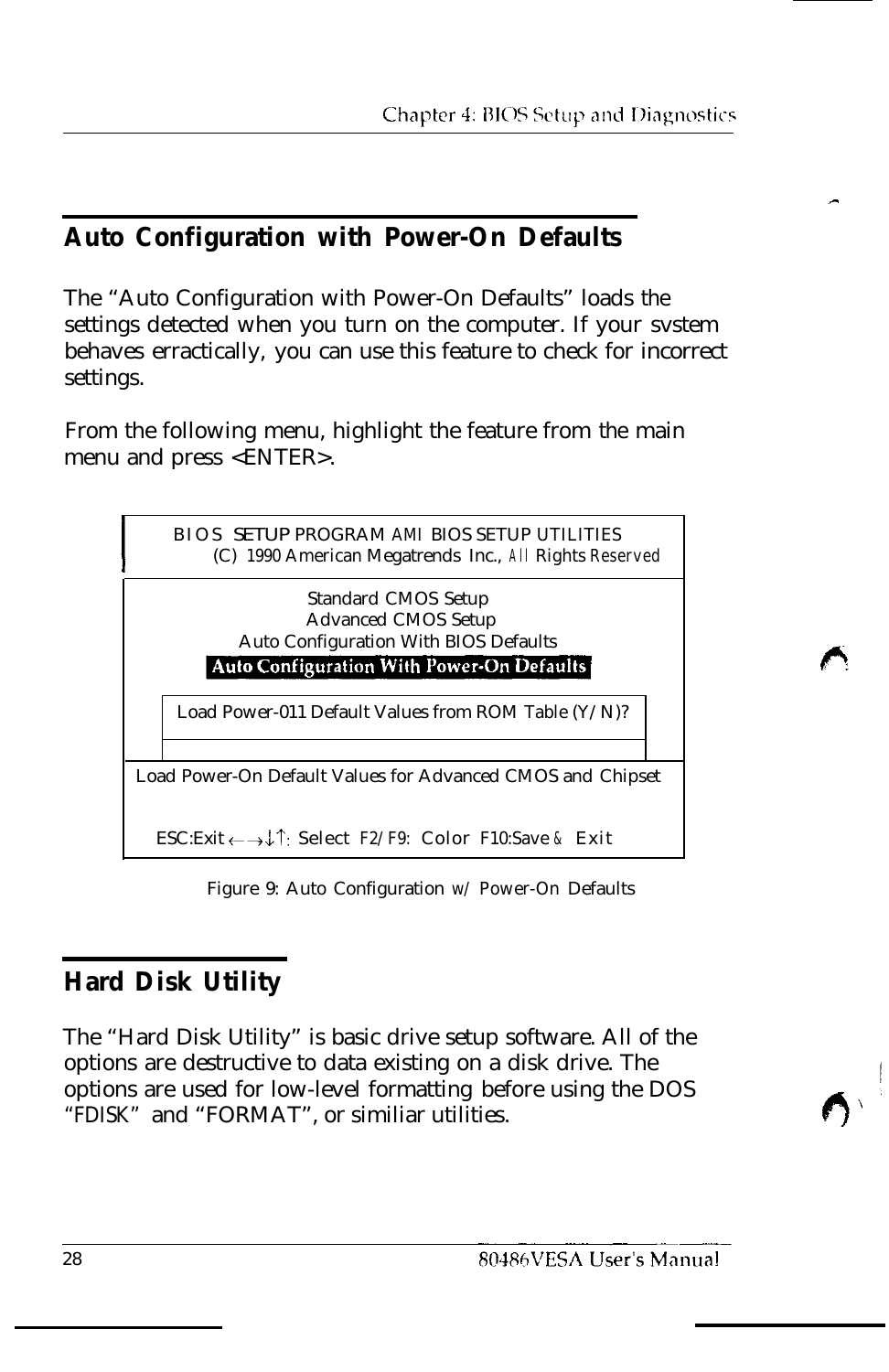#### **Write to CMOS and Exit/Do not Exit**

After completion of all selections, move the cursor down to either "Write to CMOS and Exit" or "Do not Write to CMOS and Exit" to save the data/values changed, or to abandon all the changes and continue with the booting process.

From the following menu, highlight the option and press <ENTER>.



**Figure 10: Write to CMOS/Do not Write to CMOS Menu**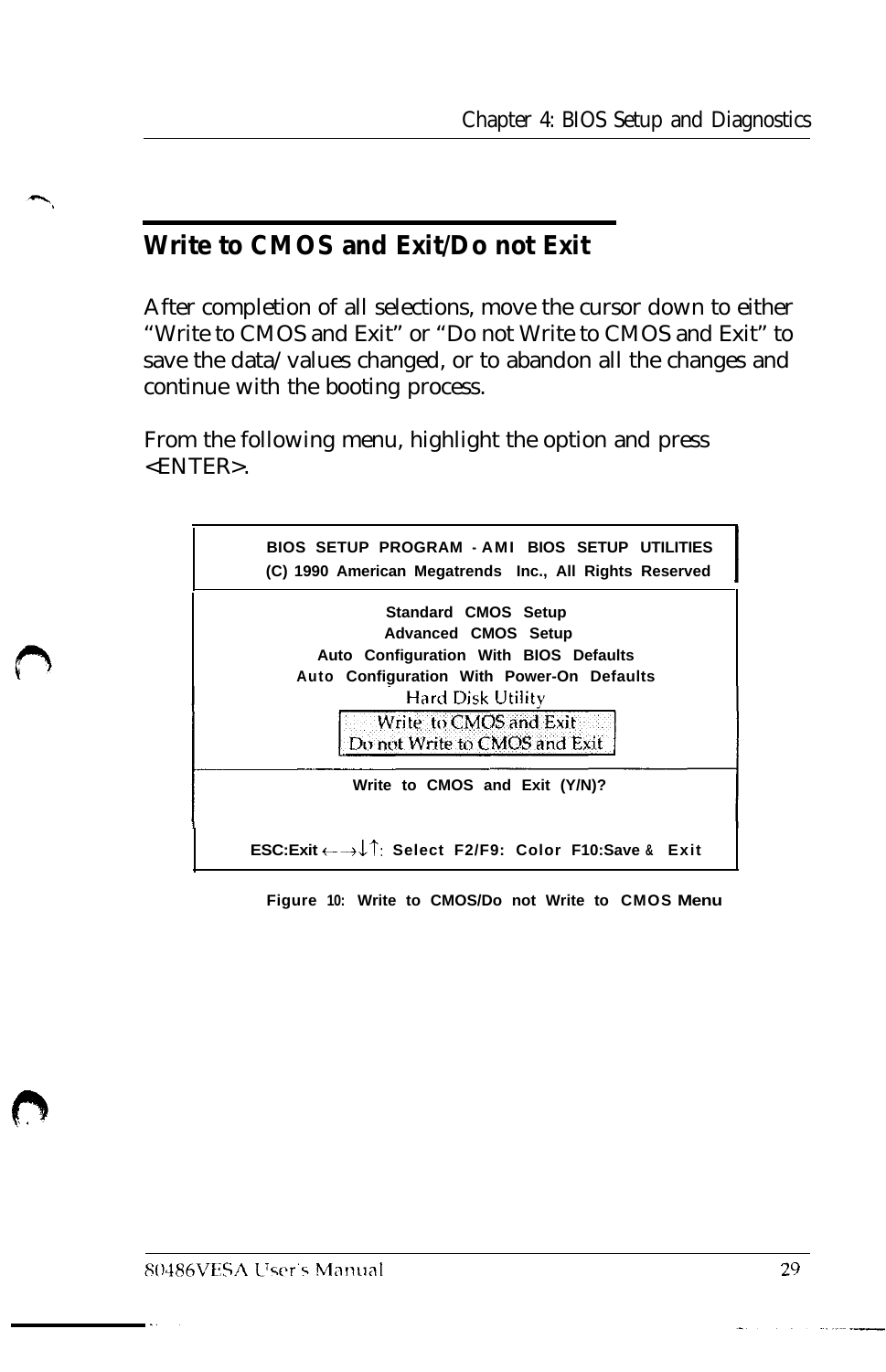# **4 Appendix A**

### **Disk Drive Types**

| Type           | Cyln |                                                                         | <b>Head WPcom</b> | <b>LZone</b> |    | <b>Size</b><br><b>Sector</b> |  |
|----------------|------|-------------------------------------------------------------------------|-------------------|--------------|----|------------------------------|--|
| $\mathbf{1}$   | 306  | 4                                                                       | 125               | 305          | 17 | 10MB                         |  |
| $\sqrt{2}$     | 615  | $\overline{4}$                                                          | 300               | 615          | 17 | 20MB                         |  |
| 3              | 615  | 6                                                                       | 300               | 615          | 17 | 30MB                         |  |
| $\overline{4}$ | 940  | S                                                                       | 512               | 940          | 17 | 62MB                         |  |
| 5              | 940  | 6                                                                       | 512               | 940          | 17 | 47MB                         |  |
| 6              | 615  | 4                                                                       | 65535             | 6 15         | 17 | 20MB                         |  |
| $\overline{7}$ | 462  | $\mathcal{S}% _{M_{1},M_{2}}^{\alpha,\beta,\gamma,\gamma}(\varepsilon)$ | 256               | 511          | I7 | 31MB                         |  |
| 8              | 733  | 5                                                                       | 65535             | 733          | 17 | 30MB                         |  |
| $\overline{9}$ | 900  | 15                                                                      | 65535             | 981          | I7 | 112MB                        |  |
| 10             | 820  | 3                                                                       | 65535             | 828          | I7 | 20MB                         |  |
| 11             | 855  | 5                                                                       | 65535             | 855          | 17 | 35MB                         |  |
| 12             | 855  | 7                                                                       | 65535             | 855          | 17 | 50MB                         |  |
| 13             | 306  | 8                                                                       | 128               | 319          | 17 | 28 MB                        |  |
| 14             | 733  | 7                                                                       | 65535             | 733          | 17 | 43MB                         |  |
| 16             | 612  | 4                                                                       | $\theta$          | 663          | 17 | 20MB                         |  |
| 17             | 977  | 5                                                                       | 300               | 977          | 17 | 41MB                         |  |
| 18             | 977  | 7                                                                       | 65535             | 977          | I7 | 57MB                         |  |
| 19             | 1024 | 7                                                                       | 512               | 1024         | 17 | 60MB                         |  |
| 20             | 733  | 5                                                                       | 300               | 732          | 17 | 30MB                         |  |
| 21             | 733  | 7                                                                       | 300               | 732          | 17 | 43MB                         |  |
| 22             | 733  | 5                                                                       | 300               | 733          | I7 | 30MB                         |  |
| 23             | 306  | $\overline{4}$                                                          | $\mathbf{0}$      | 336          | I7 | 10MB                         |  |
| 24             | 925  | 7                                                                       | $\theta$          | 925          | I7 | 54MB                         |  |
| 25             | 925  | Q,                                                                      | 65535             | 925          | 17 | 69MB                         |  |
| 26             | 754  | 7                                                                       | 754               | 754          | 17 | 44MB                         |  |
| 27             | 754  | $\mathfrak{1}$                                                          | 65535             | 754          | 17 | 69MB                         |  |
| 28             | 699  | 7                                                                       | 256               | 699          | 17 | 41MB                         |  |
| 29             | 823  | 10                                                                      | 65535             | 823          | I7 | 68MB                         |  |
| 30             | 918  | 7                                                                       | 918               | 918          | 17 | 53MB                         |  |
| 31             | 1024 | 11                                                                      | 65535             | 1024         | 17 | 94MB                         |  |
| 32             | 1024 | 15                                                                      | 65535             | 1024         | I7 | 128MB                        |  |

80486VESA User's Manual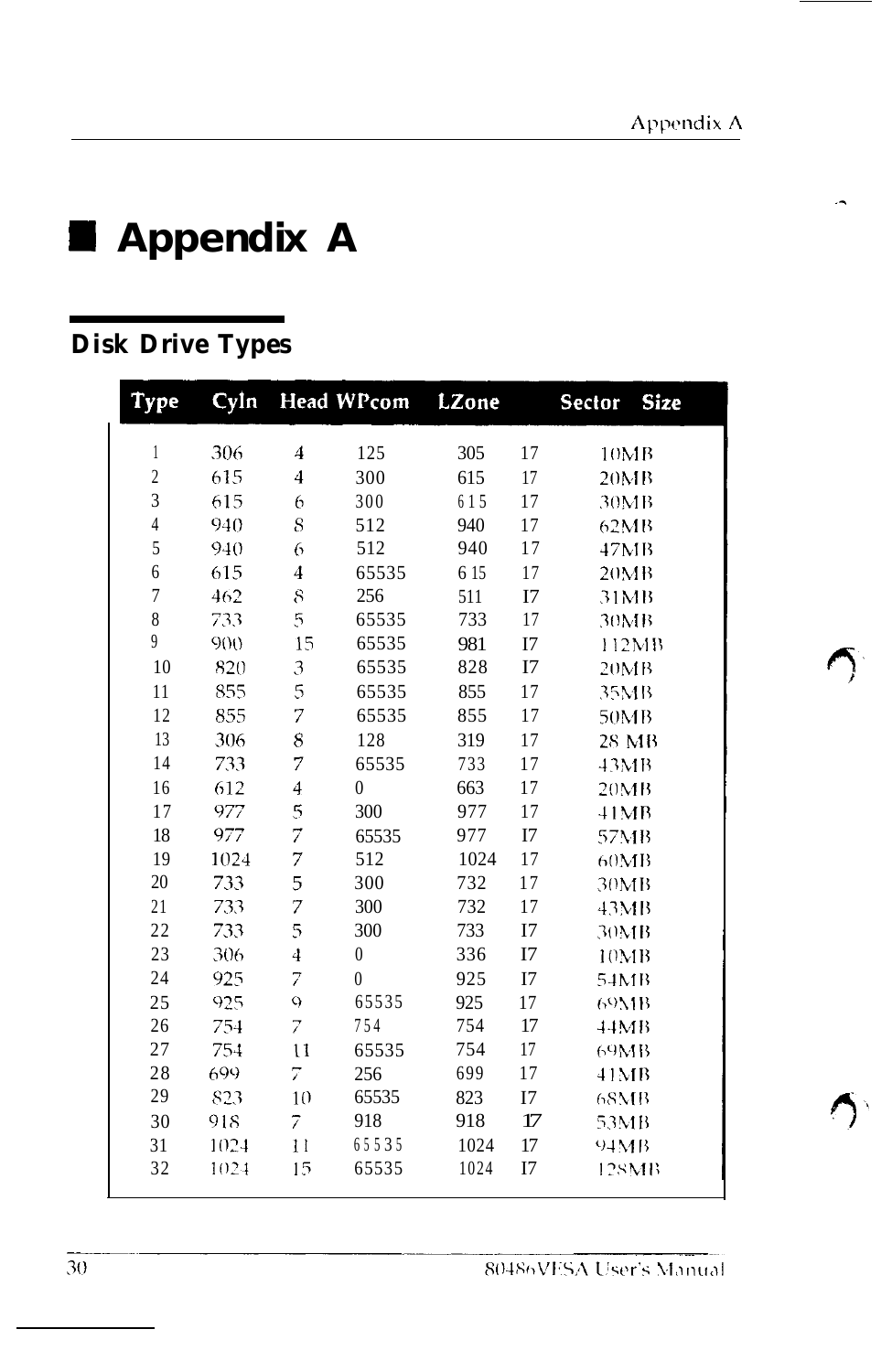|         | Type Cyln Head  |                | WPcom | LZone |    | <b>Sectors</b> |
|---------|-----------------|----------------|-------|-------|----|----------------|
| 33      | 1024            | 5              | 1024  | 1024  | 17 | 43MB           |
| 34      | 612             | $\overline{2}$ | 128   | 612   | 17 | 10MB           |
| 35      | 1024            | 9              | 65535 | 1024  | 17 | 77MB           |
| 36      | 1024            | 8              | 512   | 1024  | 17 | 68MR           |
| 37      | 615             | 8              | 128   | 615   | 17 | 41MB           |
| 38      | 987             | 3              | 987   | 987   | 17 | 25MB           |
| 39      | 987             | $\overline{7}$ | 987   | 987   | 17 | 57MB           |
| 4()     | 820             | 6              | 820   | 820   | 17 | 41MB           |
| 41      | 977             | 5              | 977   | 977   | 17 | 41MB           |
| 42      | 981             | 5              | 981   | 981   | 17 | 41MB           |
| 43      | 830             | $\overline{7}$ | 512   | 830   | 17 | 48M II         |
| $^{44}$ | 830             | I0             | 65535 | 830   | 17 | 69MB           |
| 45      | 9 <sub>17</sub> | 15             | 65535 | 918   | 17 | 114MB          |
| 46      | 1224            | 15             | 65535 | 1223  | 17 | 152MB          |

#### **Disk Drive Types (Cont.)**

an<br>Tanah Sulawan<br>Tanah Sulawan

 $\sim$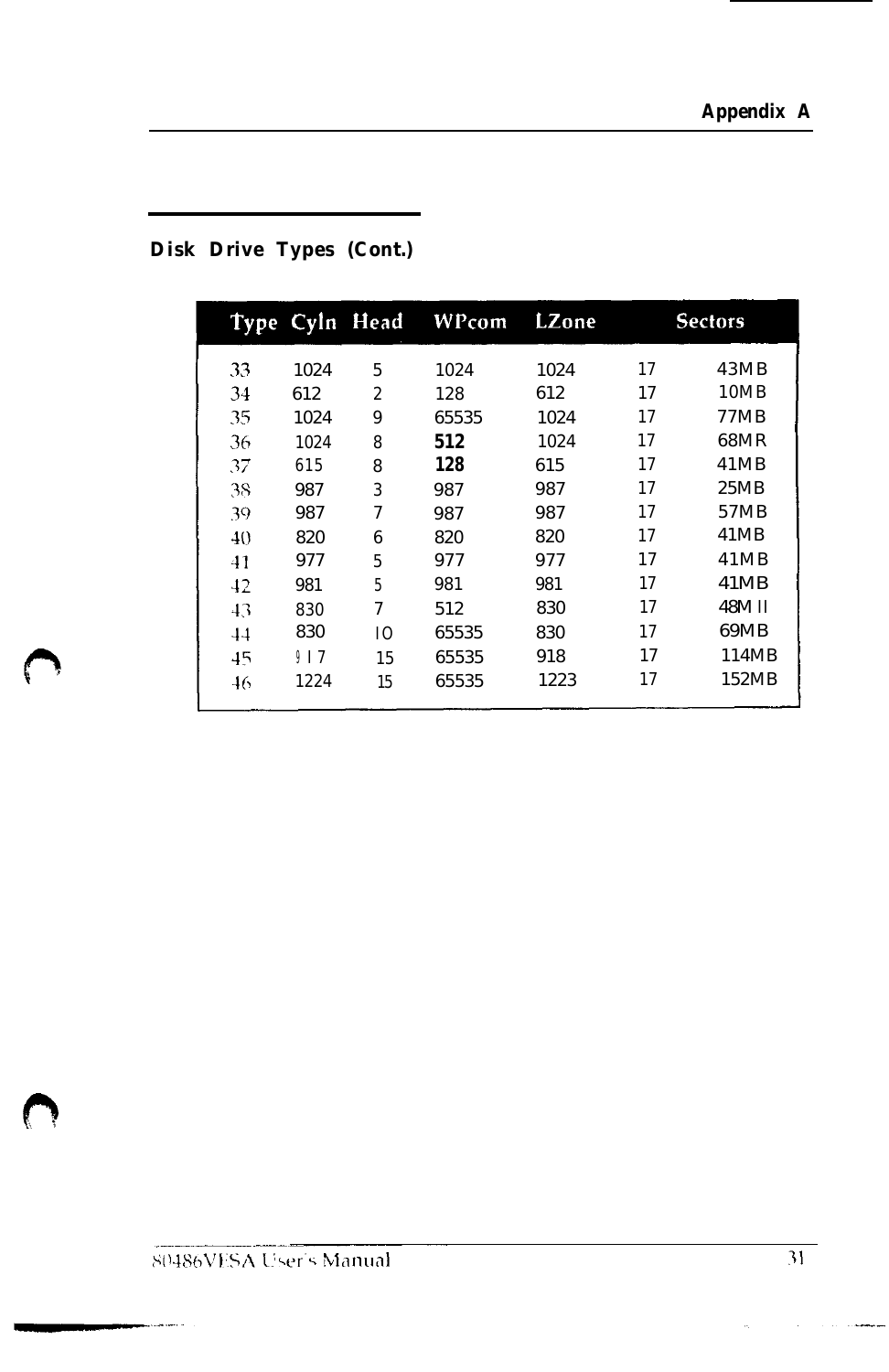# **I Appendix B**

#### **Specifications**

#### Memory:

Up to 32MB of 32 bit RAM

Expansion Slots:

Two 32-bit VL-Bus, two S-bit ISA bus and four 16-bit ISA bus slots.

Keyboard Support: Enhanced AT keyboard

#### Size:

8.6 inches by 10 inches

#### Processor:

Intel 80486DX 33/50 MHz / Intel 80486DX2 50/66 MHz Intel 80486SX 20/25 MHz / Intel 80487SX 20/25 MHz Intel 80486 Over Drive / P24T / 486SX-PQFP / 486DX-PQFP

#### Co-Processor:

Internal enhanced numeric coprocessor (486DX, 486DX2,487SX, 486 Over Drive, P24T)

#### Cache Controller:

Internal 8K byte of cache memory (Four-way set associative) Support for 64/128/256Kbyte external cache memory (Direct mapped, Write-back)

#### BIOS:

AMI (American Megatrends, Inc.)

#### Environment:

Operating Temperature: 10 degrees C to 40 degrees C. Required Airflow: 50 linear feet per min. across 80486 Humidity: 0 to 90% noncondensing Altitude: 0 to 10,000 feet above sea level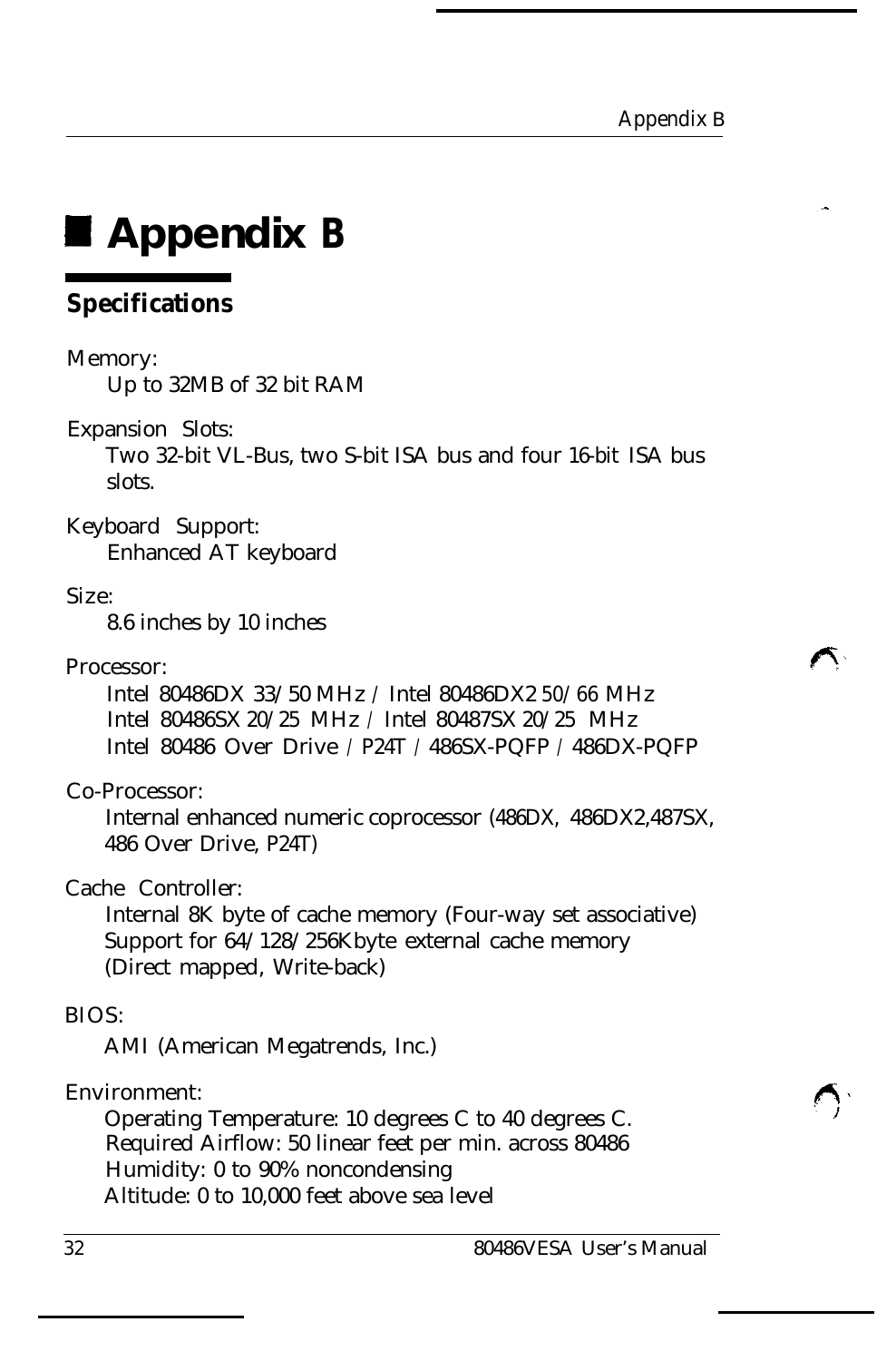### **System Requirements**

#### **Power Supplies for 486 Computers**

A clean steady power source is necessary to get reliable performance from the system. With the high clock speeds of the CPU (running at 20MH z or above) the quality of the power supply becomes even more important. Most power supplies on the market meet the standards required by the CPU, however some have been found to be out of specification. To be certain of the highest performance by your system, be sure your power supply provicies a voltage range of 5.25 volts maximum to 4.95 volts minimum.

In areas with noisy power transmission, we suggest the use of a line noise filter between the power and the computer.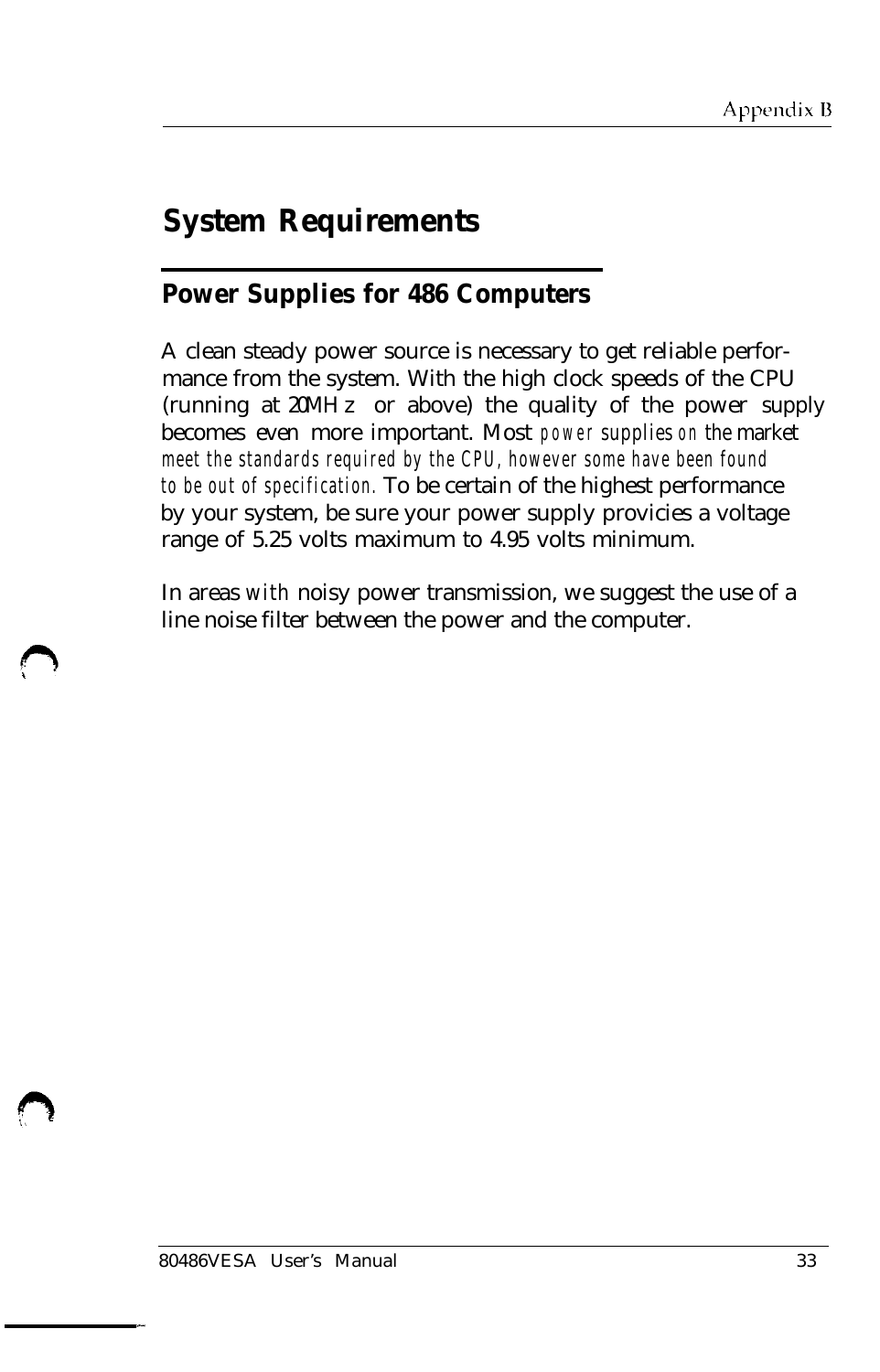## **H Appendix C**

#### **Troubleshooting**

The POST (power-on self test) performs various diagnostic tests at the time the system is powered ON. Whenever an error is encountered during these tests, either you hear a few short beeps or see an error displayed on the screen.

Non-fatal errors are those which, in most cases, allow the system to continue the boot up process. The error messages normallv appear on the screen.

Fatal errors are those which will not allow the svstcm to continue the boot up procedure. If a fatal error occurs, you should consult with your system manufacturer for possible repairs.

These fatal errors are usually communicated through a series of audible beeps. The numbers on the fatal error list below correspond to the number of beeps for the corresponding error. The following error messages are conveyed through a number of short beeps; you can always identify the error by counting the number of short beeps.

| # OF BEEPS | MEANING OF ERROR                                                                                              |
|------------|---------------------------------------------------------------------------------------------------------------|
|            | Refresh Failure - The memory<br>refresh circuitry of the motherboard<br>is faulty.                            |
|            | Parity Error - A parity error was<br>detected in the base mrmnry (the<br>first block of 64 KB) of the system. |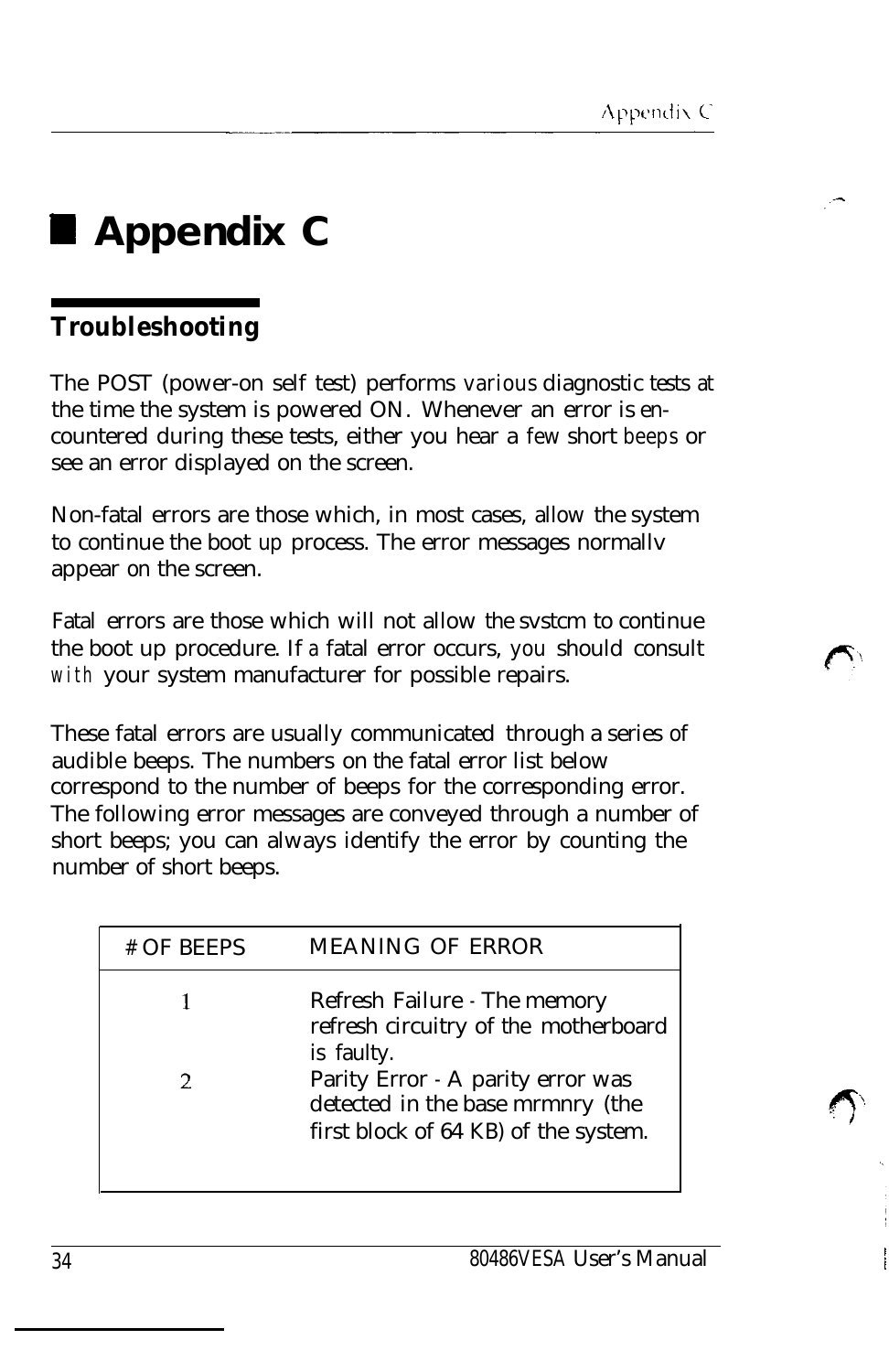- 3 Base 64KB Memory Failure - A memory failure occurred within the first 64 KB of memory.
- $\overline{4}$ Timer Not Operational - Timer #l on the motherboard has failed to function properly.
- 5 Processor Error - The CPU on the motherboard has generated an error.
- 8042-Gate A20 Failure The keyboard controller 6 (8042) contains the Gate A20 switch which allows the CPU to operate in virtual mode. This error message means that the BIOS is not ahle to switch the CPU into protected mode.
- 7 **Processor Exception Interrupt Error -** The CPU on the motherboard has generated an exception interrupt.
- **Display Memory Read/Write Error -** The system 8 video adapter is either missing or its memory is faulty. Note: This is not a fatal error.
- **ROM Checksum Error - The ROM** checksum 9 value does not match the value encoded in the BIOS.
- CMOS Shutdown Register Read/Write Error 10 The shutdown register for the CMOS memory has failed.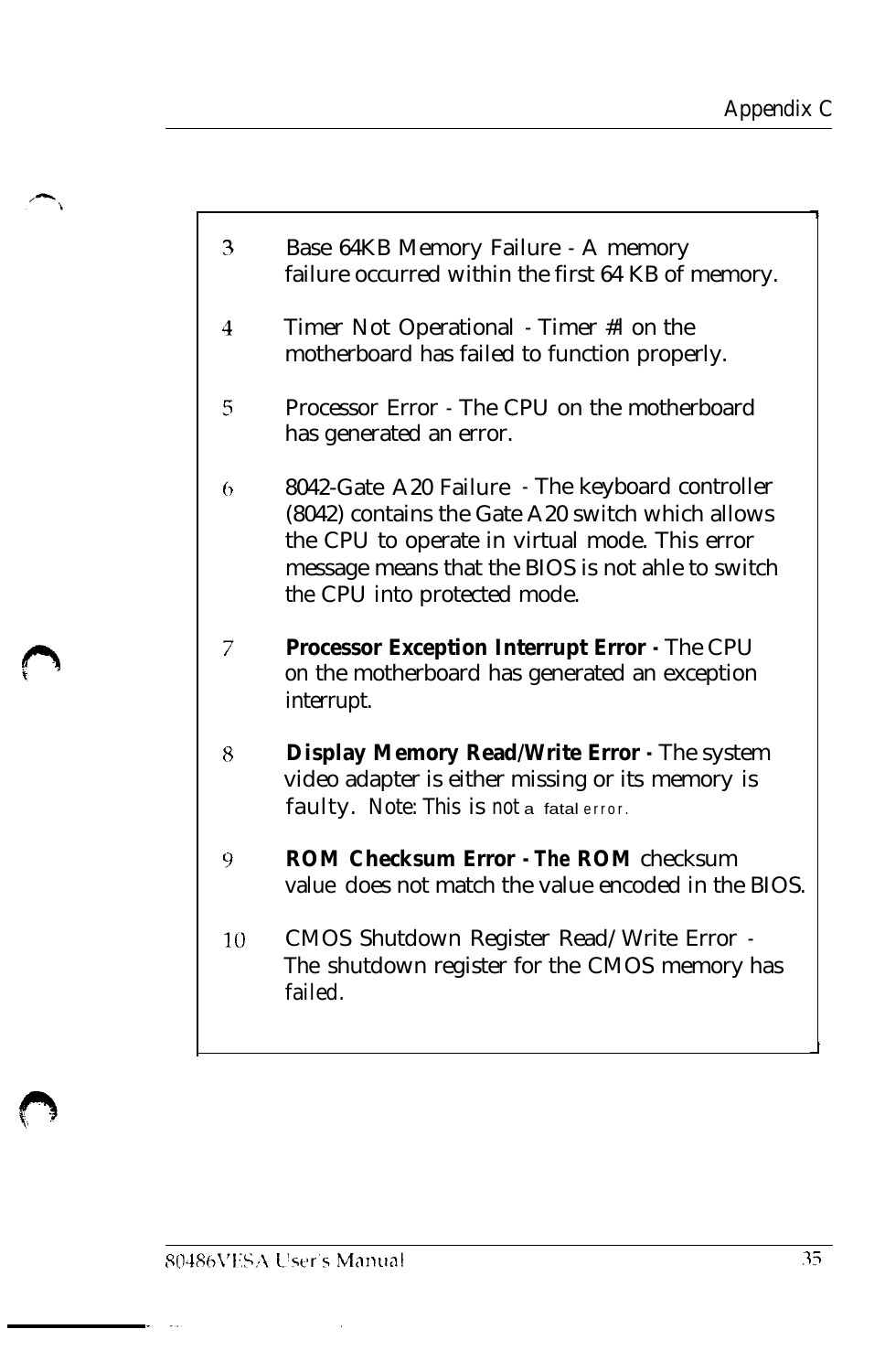#### **Non-Fatal BIOS Error Messages**

If a non-fatal error occurs during the POST routines performed each time the system is powered on, the error message will appear on the screen in the following format:

> ERROR Message Line 1 ERROR Message Line 2 press <Fl> to RESUME

Write down the error message and press the <Fl> key to continue with the boot-up procedure.

For most of the error messages, you will not see an "ERROR Message Line 2." Generally, for those messages containing an "ERROR Message Line 2", the message will be "RUN SETUP UTILITY". Pressing the <Fl> key will invoke the BIOS Setup Program. The following are descriptions of the error messages.

- 8042 Gate A20 Error The gate-A20 portion of the keyboard controller (8042) has failed to operate correctly. The 8042 chip should be replaced.
- **Address Line Short An error** has occurred in the address decoding circuitry of the motherboard
- <sup>l</sup>**Cache Memory Bad, Do Not Enable Cache** ! The BIOS has found the cache memory of the motherboard to be defective. Consult your system manufacturer to repair the problem.
- <sup>l</sup>**CH-2 Timer Error -** Most AT standard motherboards include two timers. An error with tinier #l is a fatal error, explained on page 34. If an error occurs with tinier #2, this error message appears.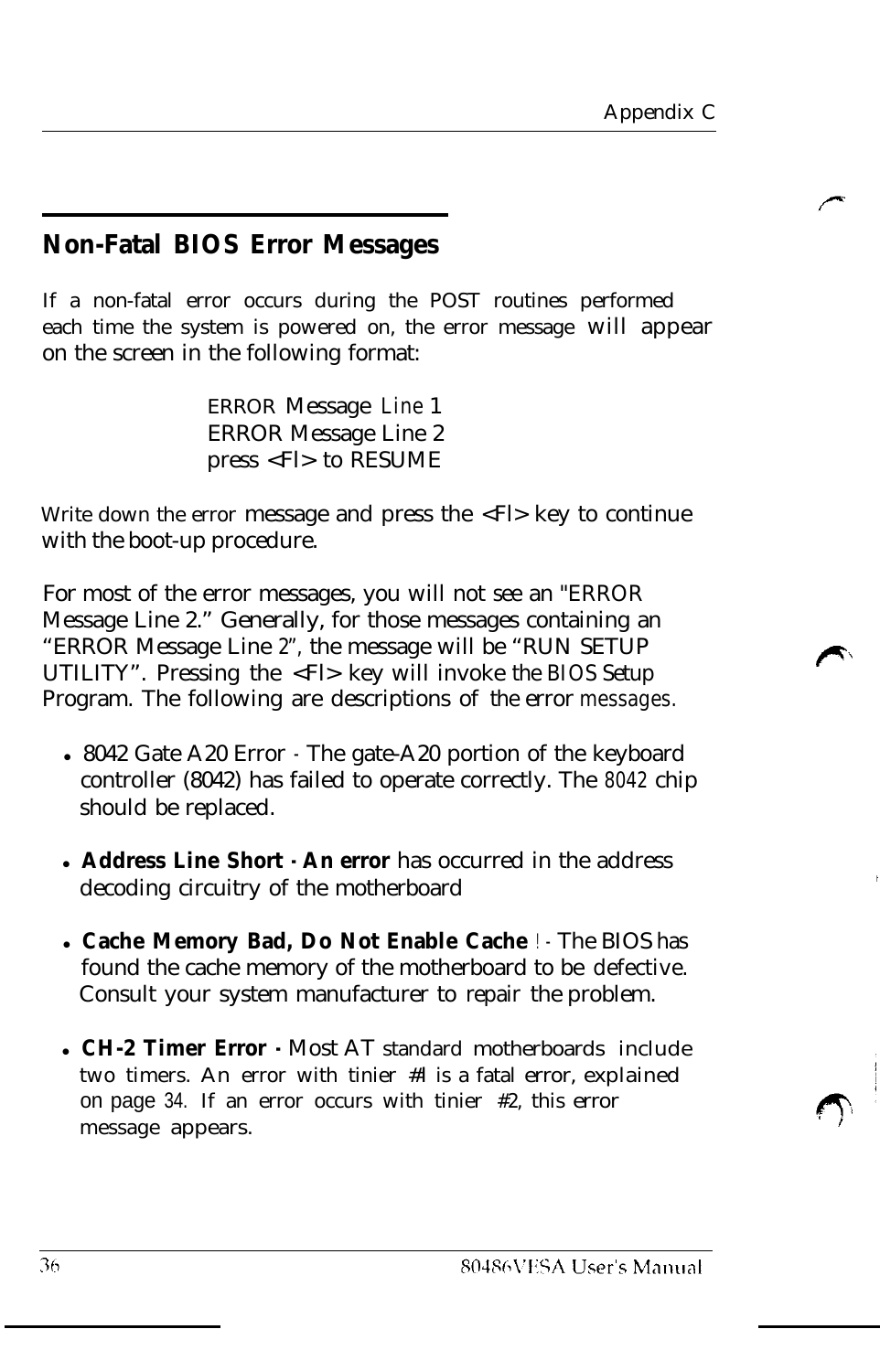- <sup>l</sup>**C: Drive Error -** The BIOS is not receiving any response from hard disk C:. It may be necessary to run the Hard Disk Utility to correct this problem. Also, check the type of hard disk selected in the Standard CMOS Setup of the BIOS Setup Program to see if the correct hard disk drive has been selected.
- <sup>l</sup>**C: Drive Failure -** The BIOS can not get any response from the hard disk drive C:. It may be necessary to replace the hard disk.
- **. CMOS Battery State Low** There is a battery in your system which is used for storing the CMOS values. This battery appears to be low in power and needs to be replaced.
- **CMOS Checksum Failure** After the CMOS values are saved a checksum value is generated to provide for error checking. If the previous value is different from the value currently read, this error message appears. To correct this error, you should run BIOS Setup Program.
- **CMOS Display Type Mismatch** The type of video stored in CMOS does not match the type detected by the BIOS. Run the BIOS Setup Program to correct this error.
- **. CMOS Memory Size Mismatch**  $\cdot$  If the BIOS finds the amount of memory on your motherboard to be different from the amount stored in CMOS, this error message is generated. Run the BIOS Setup Program to correct this error.
- **. CMOS System Options Not Set -** The values stored in the CMOS arc either corrupt or nonexistent. Run the BIOS Setup Program to correct this error.
- CMOS Time & Date Not Set Run the Standard CMOS Setup of the BIOS SETUP Program to set the date and time of the CMOS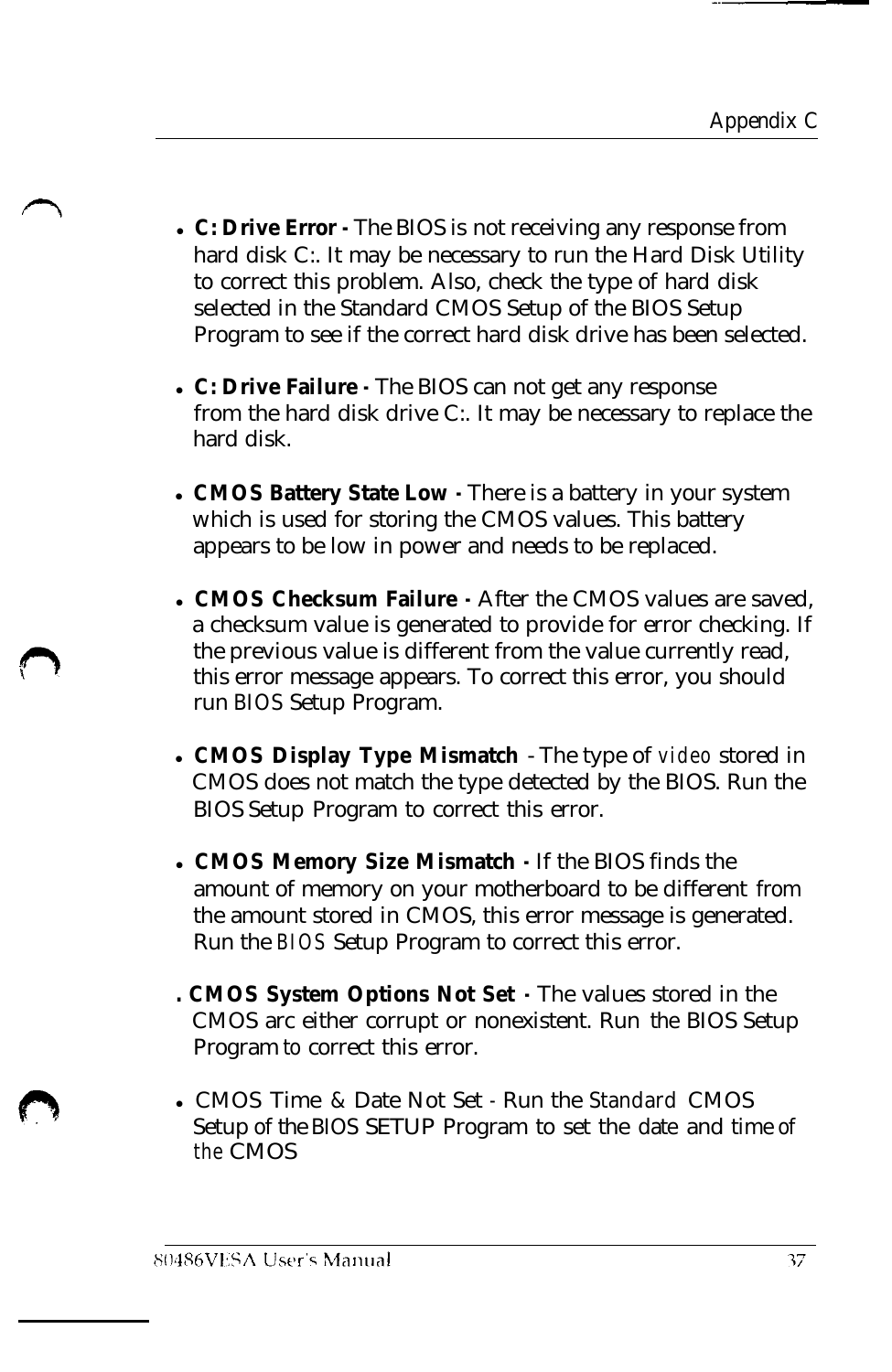- **D: Drive Error**  The BIOS is not receiving any response from hard disk D:. It may be necessary to run the I Hard Disk Utility to correct this problem. Also, check the type of hard disk selected in the Standard CMOS Setup of the BIOS Setup Program to see if the correct hard disk drive has been selected.
- **D: Drive Failure -** The BIOS can not get any response from the hard disk drive D:. It may be necessary to replace the hard disk.
- Diskette Boot Failure The diskette used to boot-up in floppy drive A: is corrupt, which means you can not use it to boot-up the system. Use another boot diskette and follow the instructions on the screen.
- Display Switch Not Proper Some systems require that a video switch on the motherboard be set to either color or monochrome, depending upon the type of video you are using. To correct this situation, set the switch properly. (Remember to shut down the system first).
- DMA #1 Error An error has occurred with the first DMA channel on the motherboard.
- DMA #2 Error An error has occurred with the second DMA channel on the motherboard.
- DMA Error An error has occurred with the DMA controller on the motherboard.
- FDD Controller Failure The BIOS is not able to comnunicate with the floppy disk drive controller. Check all appropriate connections after the system is powered off.
- HDD Controller Failure The BIOS is not able to communicate with the hard disk drive controller. Check all appropriate connections after the system is powered off.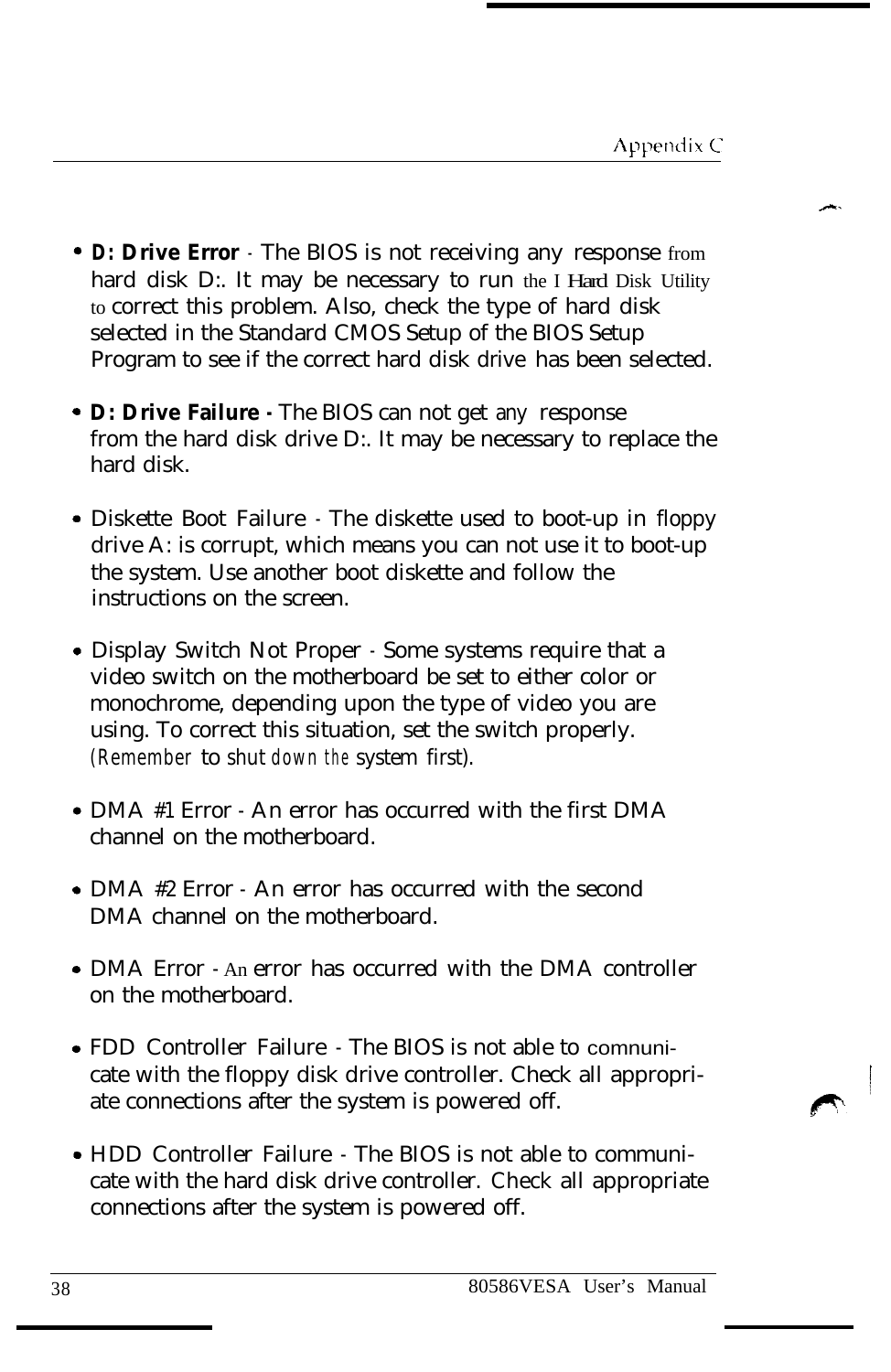- <sup>l</sup>**C: Drive Failure -** The BIOS can not get any response from the hard disk drive C:. It may be necessary to replace the hard disk.
- **. D: Drive Failure**  $\cdot$  The BIOS can not get any response from the hard disk drive D:. It may be necessary to replace the hard disk.
- **. CMOS Time & Date Not Set Run the Standard CMOS** Setup of the BIOS SETUP Program to set the date and time of the CMOS.
- **. Cache Memory Bad, Do Not Enable Cache !** The BIOS has found the cache memory of the motherboard to be defective. Consult your system manufacturer to repair the problem.
- <sup>l</sup>**INTR #l Error -** The interrupt channel #l has failed the POST routine.
- <sup>l</sup>**INTR #2 Error -** The interrupt channel #2 has failed the POST routine.
- **Invalid Boot Diskette** The BIOS can read the diskette in floppy drive A:, but it can not boot-up the system with it. Use another boot diskette and follow the instructions on the screen.
- **KB/Interface Error** The BIOS has found an error with the keyboard connector on the motherboard.
- **Keyboard Error** · The BIOS has encountered a timing problem with the keyboard. Make sure you have an AMI Keyboard BIOS installed in your system. You may also set the "Keyboard" option in the Standard CMOS Setup to "Not Installed", which will cause the BIOS to skip the keyboard POST routines.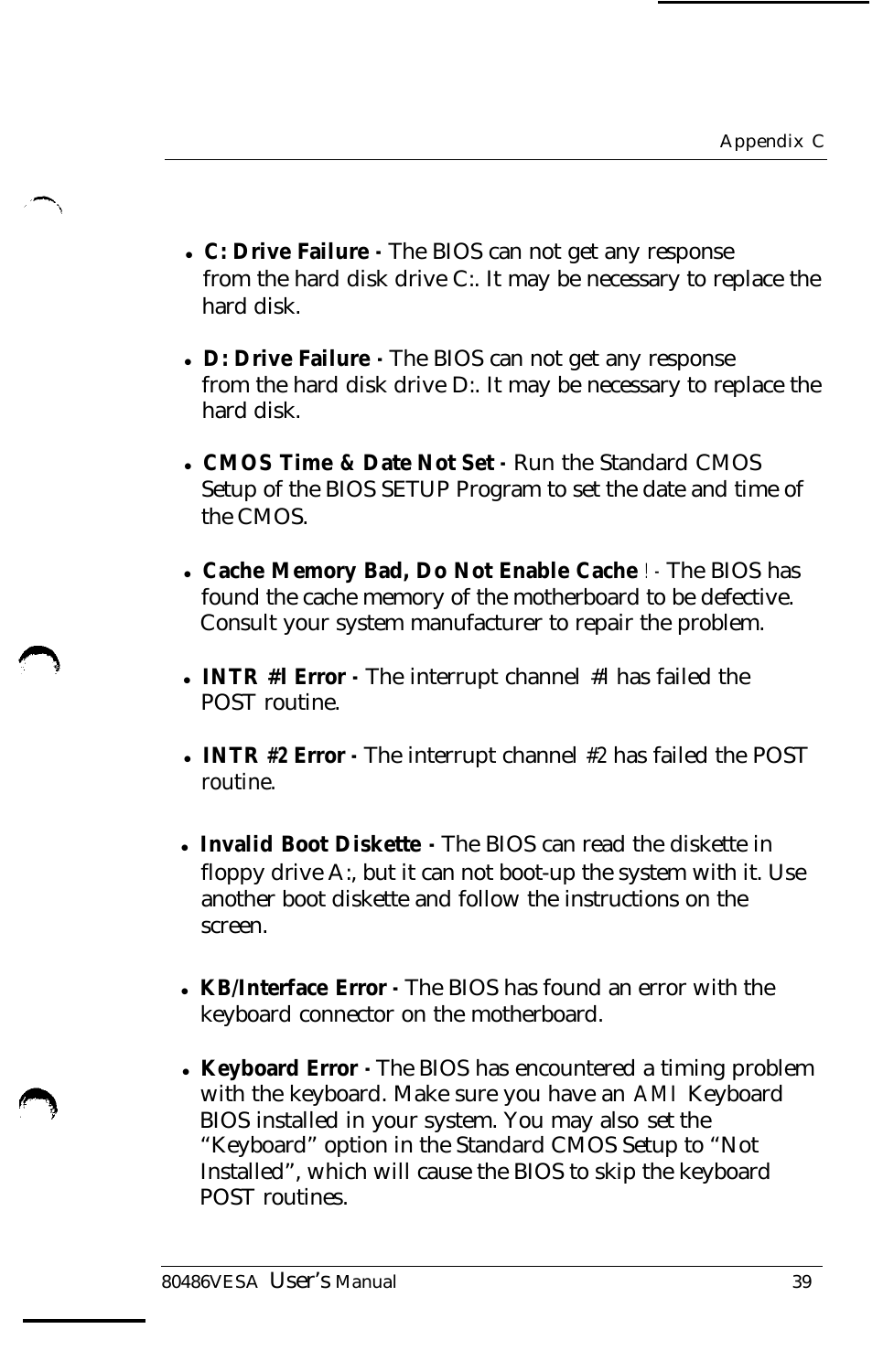- **. Keyboard is Locked...Unlock It** The keyboard lock on the system is engaged. The system must be unlocked to continue the boot up procedure.
- **No ROM BASIC** This error occurs when a proper bootable sector cannot be found on either the floppy diskette drive A: or the hard disk drive C:. The BIOS will trv at this point to run ROM Basic, and the error message will be generated when the BIOS does not find it.
- **Off Board Parity Error** · The BIOS has encountered a parity error with some memory installed in an I/O bus expansion slot. The message will appear as follows:

OFF BOARD PARITY ERROR  $ADDR$  (HEX) =  $(XXXX)$ 

where XXXX is the address (in hexadecimal) at which the error has occurred. "Off Board" means that it is part of the memory installed on an expansion card in an I/O bus expansion slot, as opposed to memory attached directly to the motherboard.

**• On Board Parity Error** -The BIOS has encountered a parity error with some memory installed on the motherboard. The message will appear as follows:

> ON BOARD PARITY ERROR ADDR (I E  $X = (XXXX)$

where XXXX is the address (in hexadecimal) at which the error has occurred. "On Board" means that it is part of the memory attached directly to the motherboard, as opposed to memory installed on an expansion card in an I/O bus expansion slot.

**Parity Error ????** - The BIOS has encountered a parity error with some memory in the system, but it is not able to determine the address of the error.